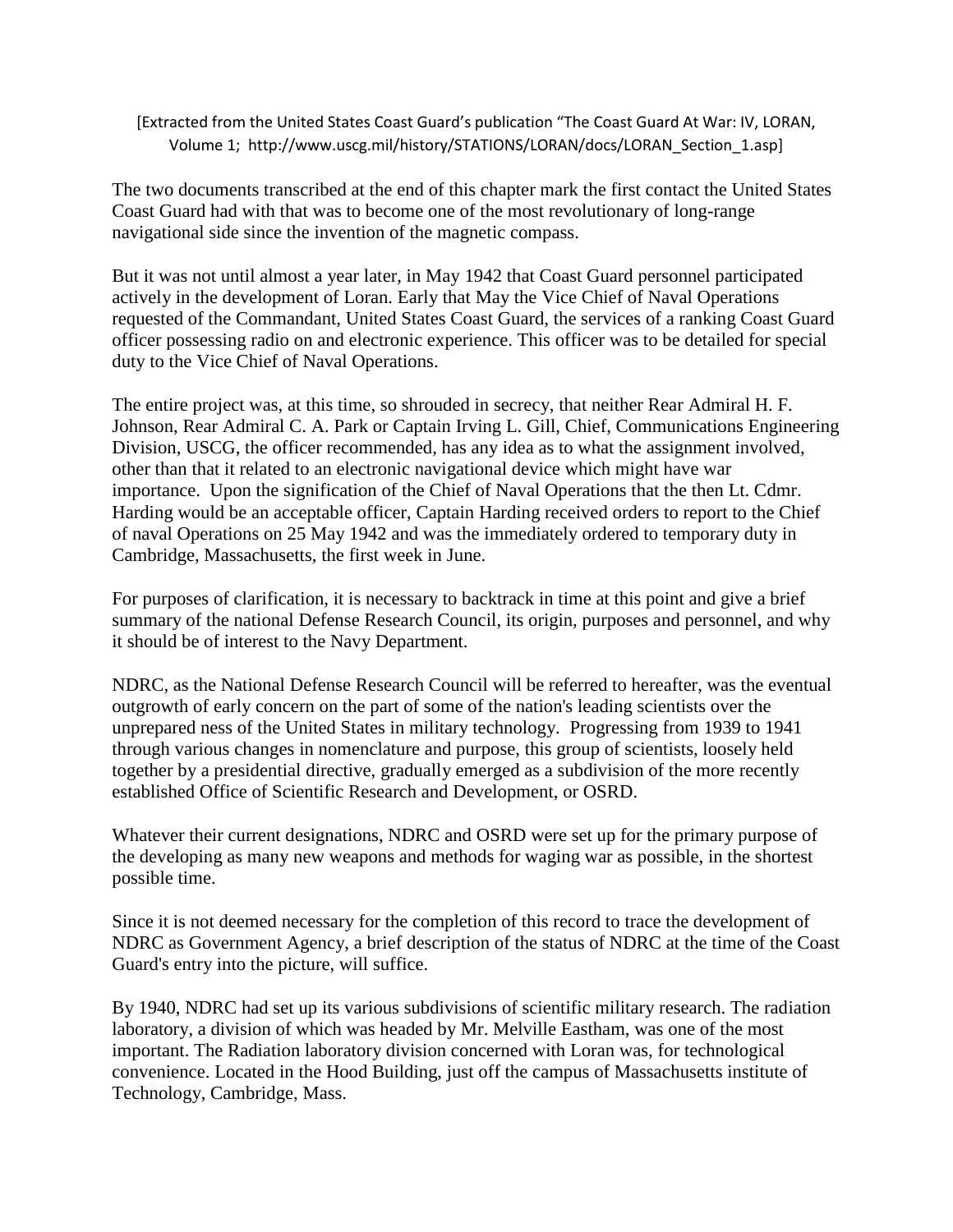Its early staff included such scientists as Jack Pierce, ionosphere researcher; Prof. Jay Stratton of M.I.T., whose special interest was wave propagation; De. Curry Street, a past-master at handling electronic circuits; Dr. Fletcher Watson, astronomer, and many other. While, Dr. Alfred Loomis was not properly on the staff, his early interest in scientific military research has a strong influence on this group, and his personal financing of some of the early projects, kept them going until the series of aforementioned Government agencies was established. Dr. Karl Compton. President of M.I.T. was also on the leaders in the direction group.

The Radiation Laboratory was itself separated into Divisions, each Division concerned with some phase of radio. Division 11 was given a blanket assignment - "Develop aids to navigation". It is with only Division 11 that this document is concerned. As the war swung into its full stride, 1940 brought into scientific prominence a new use of a peacetime navigational aid. Known in peace as the "radio obstacle detector", Radar became an important defense against the blitz in England.

With radar, the Battle of Britain was fought and won, for the little RAF rose to fight, and fight again, forewarned in time by precision radio detection, that the enemy was coming over. Until the development of radar, the \*radio beacon [*\*Radio beacons and Radio beacon Navigation", U.S. Dept. of Commerce, Lighthouse Service, by George R. Putnam, G.P.O. 1 July 1931*.] had been the only greatly used maritime long range aid to navigation, other than the ability of the navigator to obtain a navigational fix by means of a celestial sight, when weather permitted. The radio beacon's maximum reliable range is from 200-300 miles offshore. Its usefulness is to some extent limited by the effectiveness of the radio direction finder on the individual ship, and also, particularly in war craft, by the great difficulty of keeping radio direction finders in reliable condition under modern wartime ship maintenance stresses.

A development of World War I, the radio beacon had been put into effective use along America's coastlines by the Lighthouse Service, and was taken over for operation and expansion by the United States Coast Guard when it amalgamated with the Lighthouse Service in 1939. The Coast Guard also, at that time, took over the remainder of the shore direction finders, which were also used to some extent to supplement radio beacons.

When Sir Watson-Watt promoted the plan of ringing the south of England with radar, against the invading Luftwaffe, the attention of the world's scientists was fixed on the results.

Very early in 1941 a United States Army Colonel returned from England and assured certain members of the Radiation laboratory staff that the English had a pulse transmitting type of navigational aid which operated on a very high frequency and that it was suspected of exceeding in precision range that of Radar's 50-100 miles. He had made several attempts to discover details of its construction and operation, but the British were not, at that time of great national peril, disclosing any of their military secrets to a neutral, and he could state positively only that such a system did exist,

On the strength of the Colonel's statements, Dr. Brown of the Radiation Laboratory and Bell Telephone Laboratories made a hurried trip to England where, through widespread commercial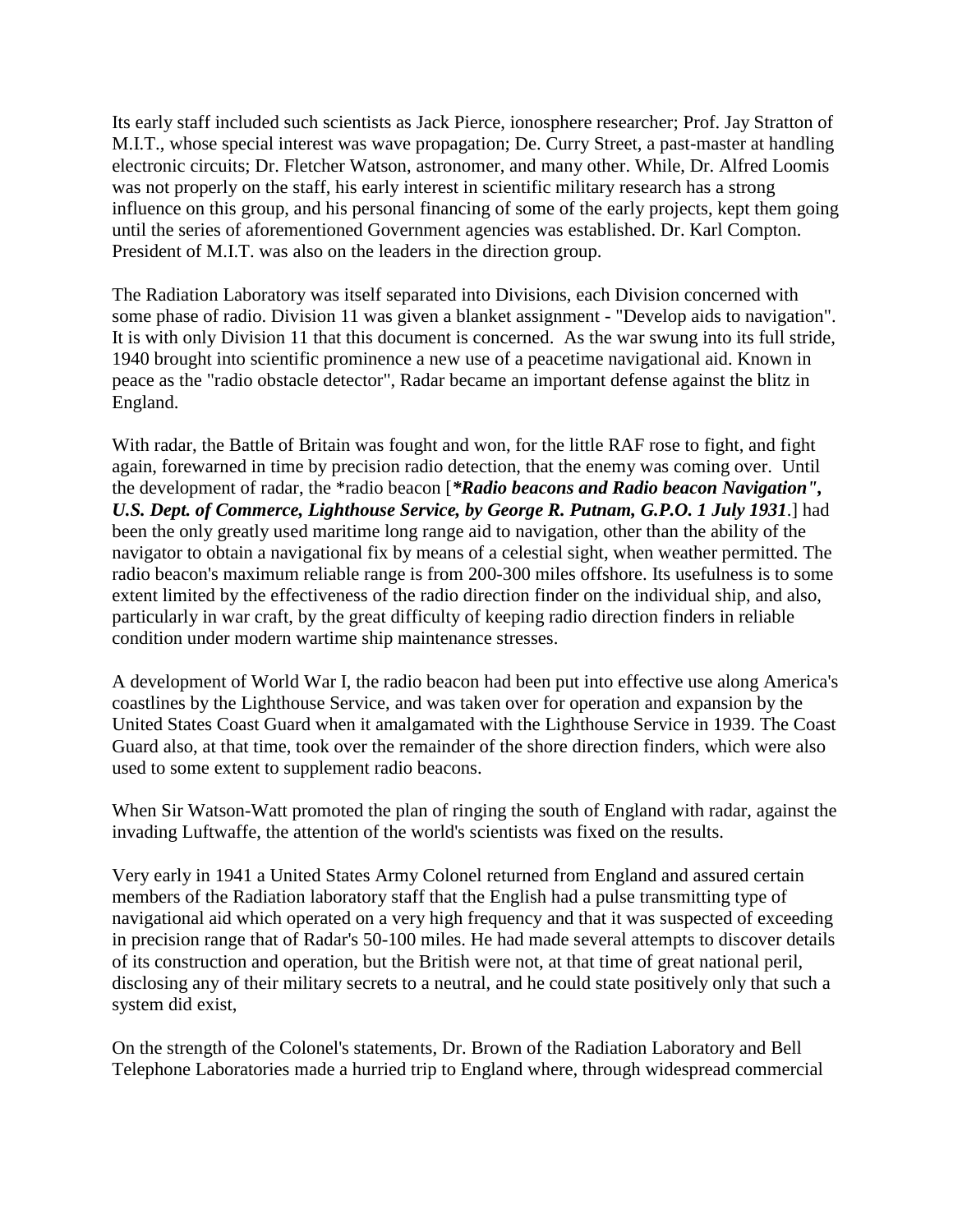and scientific connections in the British Isles, he managed to gather a few salient facts about the British G-System.

With the attention all concerned concentrated on the performance of Radar, and with the existence of the G-System an established fact, Division 11 also concentrated on the development of a high frequency, shore-wave system. Eastham, Pierce, Stratton, Street and their staff set to work.

They were not at all sure what they were attempting to do. There was a possibility that they might develop improved radar, or a harbor entrance locator for convoys, or most anything. At this period, they were simply searching for something, anything, that might serve the nation when was actually came.

On 24 March 1941, the Radiation Laboratory received permits from the Treasury Department to occupy two United States Coast Guard Lifeboat stations, as experimental sites. These stations, specified in the documents at the end of this chapter, were destined to become the nucleus of a worldwide chain of long-range navigational aids.

To the layman, any scientific research, especially at government expense, tends to take on a dreamlike quality. Nevertheless, the early experiments leading up to Loran are worth a brief recording, since obviously long range navigation did not spring full blown from any one man's brain but was rather the result of teamwork of many persons and agencies.

As has been stated, the original experiments of NDRC Division 11 were attempts to develop a high-frequency pulse transmission system, based on Radar and the Laboratory's extremely fragmentary knowledge of the British G-System. The staff, under the guidance of Mr. Eastham drew up plans for a new type of transmitter and a receiver based on the principles of television, using the cathode ray tube to display the pulses generated by the transmitters. They let contracts for the construction and design of these to the General Electric Co. and Western Electric to the amount of nearly one million dollars.

Upon completion of the models, the transmitters were installed at the Fenwick and Montauk stations. The receiver was set up at the Bell Telephone Laboratory's Transoceanic Monitor Station at Mannahawkin, NJ. The installations were protected from interferences by shielded rooms of solid copper, rudimentarily air-conditioned, and costing from seven to eight thousand dollars apiece. Testing then began to determine just what had been developed.

Jack Pierce, who had made his scientific reputation in ionosphere research, endeavored also at this time to determine the range of the pulsed waves when bounced off the lower or E-layer of the Heaviside layer. At, first no attempt was made to achieve synchronization between the two transmitting units. Gregory and Waldschmitt, Radiation laboratory field men under the direction of Mr. Walter Tierney, Field Director for the Radiation Laboratory, concerned themselves primarily throughout the summer of 1941 with keeping the cumbersome transmitters on the air. A monitor-observer was station at Wannahawkin who communicated with the transmitting units by telephone, reporting to them the quality of their pulses on the air.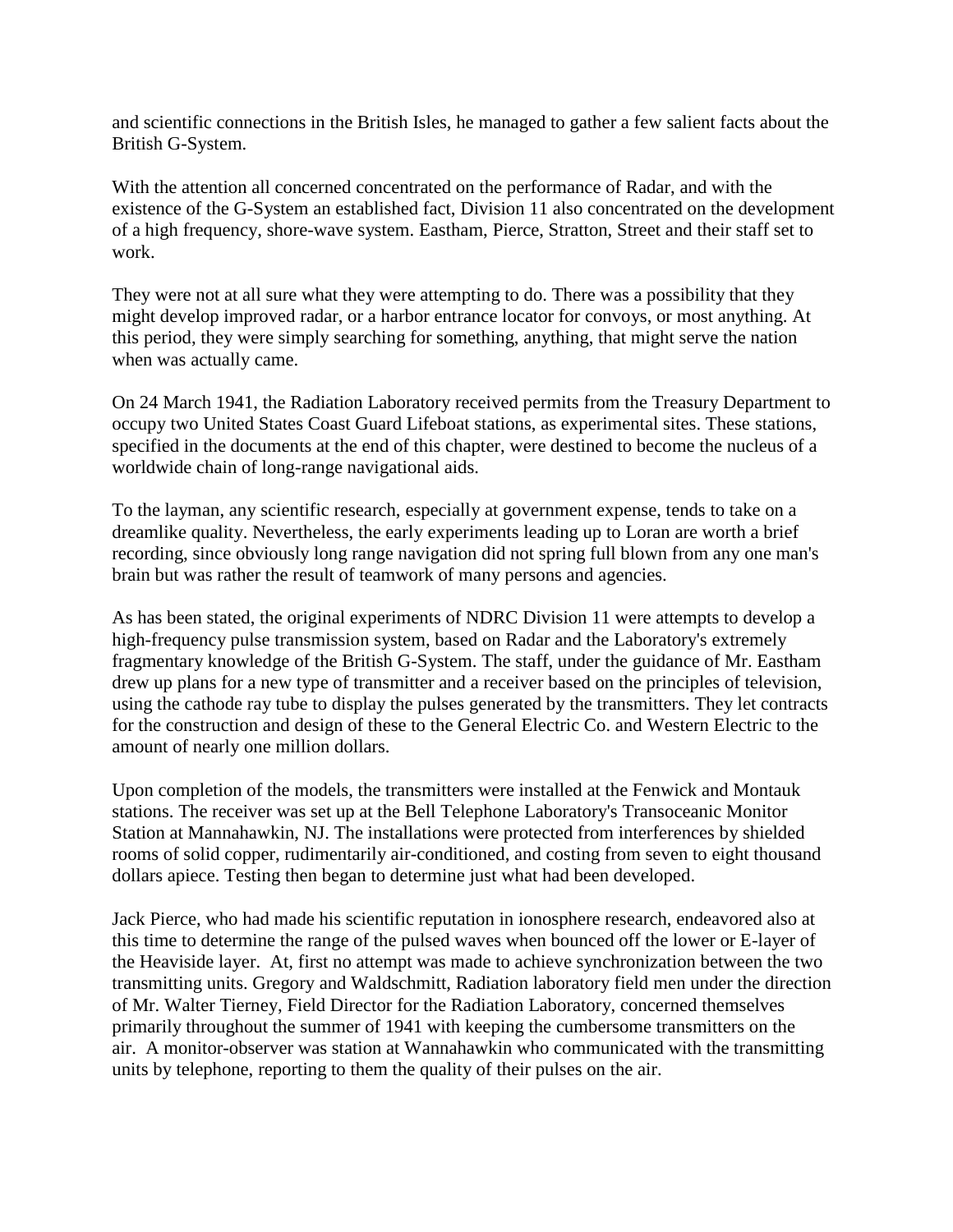With war becoming more and more imminent, in late 1941 the members of Division 11 came to the unhappy conclusion that the high-frequency, short wave experiments were not producing any efficient or significant results despite the large expenditures of time and money. As late as October and November of 1941, Waldschmitt was still at Fenwick, achieving occasion synchronization, but still unable to keep the transmitters on the air with any regularity, or to obtain maximum reception of pulses from the Montauk unit at any time.

In the meantime, at the turn of the year, as Pearl Harbor put America on a belligerent basis, Pierce instigated a series of experiments with pulse transmissions on difference frequencies and wavebands. In February of 1942 he and Mr. E. J. Stephens went to Bermuda, where they made low power medium-frequency tests over water; (5 kw). Also, during the first three months of 1942, the Laboratory carried out a series of high-power, medium-frequency tests in the 1 to 2 me range. (30-50 kw).

These tests, while not conclusive in any way, indicated the possibility that greater distances over water could be covered then those covered already by Radar or radio beacon, through use of the medium-frequency ground wave. Not being military men, the staff of Division 11 was not concerned with its eventual military uses, but Mr. Melville Eastam considered the propagation of the ground wave on the new 2 mc. Frequency and its visual record on the cathode ray face, of sufficient importance to call to the attention of the Joint Chiefs of Staff.

At a meeting of representatives of the Joint Chiefs of Staff in late March 1942, Mr. Eastham presented the rather scant results of the medium frequency, long-range tests. He also proposed that the Radiation Laboratory establish a series of test units for this long-range system along the Atlantic seaboard, to determine the maximum range of the waves, and their possible development into an aid to navigation.

The final plan, as presented to the Chiefs of Staff, was for a chain of stations to be constructed, installed and operated by NDRC, the results to be submitted to whoever was most interested. Since the project appeared at this time to be developing into an aid to over-water navigation, the Army showed little or no interest in its pursuance, but Admiral Julius A. Furer, USN, Coordinator of Research and Development for the Secretary of the Navy, felt it worthy of some investigation and suggested that the Radiation Laboratory pursue the plan as presented and show the results to him. The outcome of this meeting was the joint decision that some of the test units desired should be constructed along the U.S. and Canadian Atlantic coast. This necessitated a presentation of the plan to the Canadian Government. Mr. Don Fink, ex-member of the editorial staff of "Electronics" and enthusiastic radio writer and reviewer, had joined the Laboratory group, and he was sent early in May to Canada, to obtain the support of the Canadian Government. He returned to Cambridge, Mass., May 15, 1942 with the promise of support of the Canadians, and assurances from the Royal Canadian Navy necessary for the Canadian test units, except technical equipment and technically trained installation crews.

From March 1942 until early May 1942, Admiral Furer had received no concrete information as to the practicability of the schemes or information as to how the establishment of the test demonstration stations was progressing. Feeling that there was a definite possibility that a new long range navigational aid might be developed as a result of the projected tests and perhaps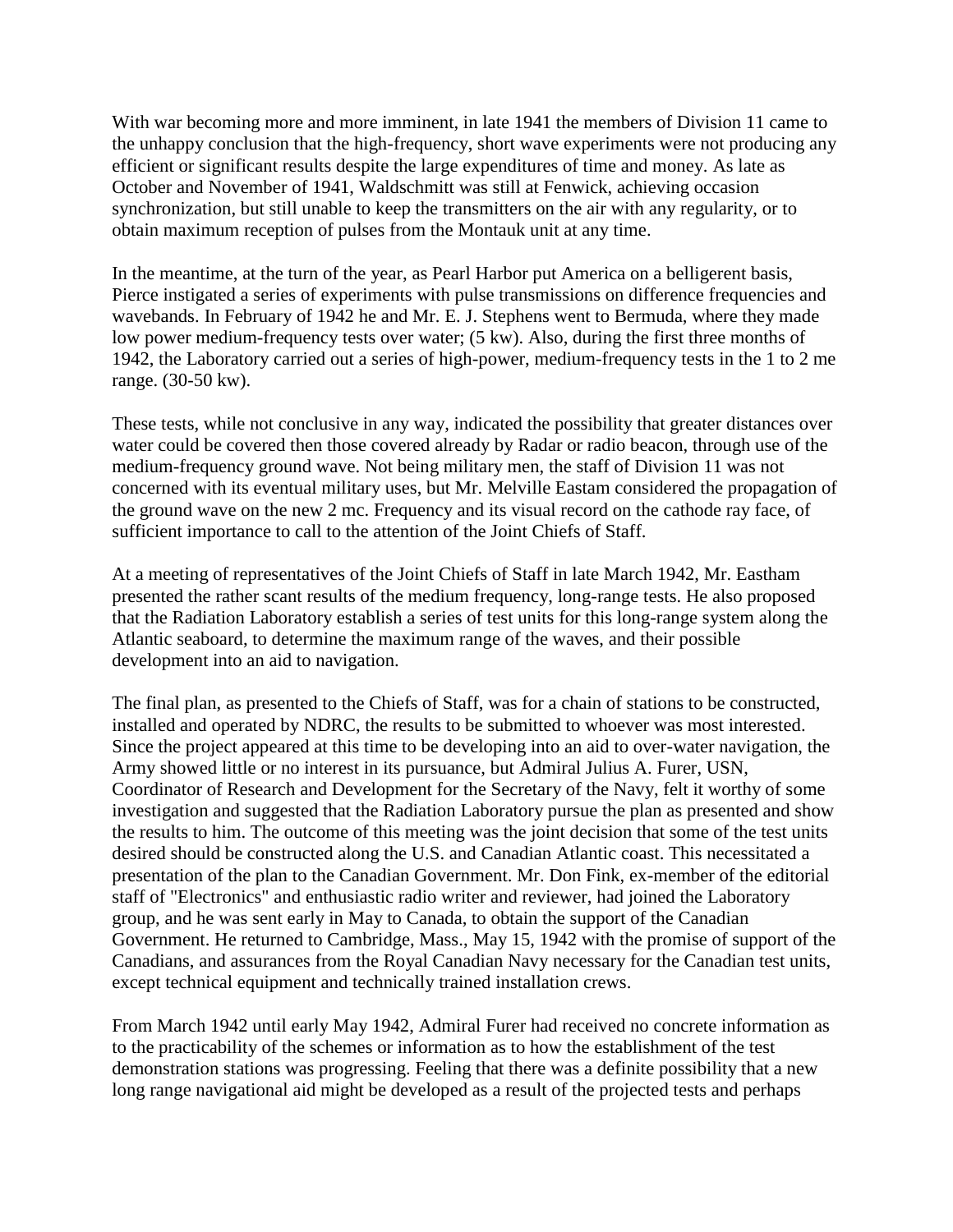feeling that some guidance and assistance by the Navy was required, he took steps to place the Radiation Laboratory, Division 11 more closely under Navy Department observation. In consultation with Captain F. R. Furth of Naval Operations, Admiral Furer therefore took the action, which resulted in the arrival of Captain Harding at Cambridge.

This time in May, 1942 is probably the turning point in the development of Loran since the Radiation laboratory was beginning to arrive at tentative technical means for evolving a long range navigational aid and Admiral Furer, for the Navy, was alert to the Naval possibilities of such a device but recognized that in order to effectively apply the technical developments of the Radiation Laboratory to the needs of the Navy it would be essential for the Navy to actively guide and assist in the work. The far-seeing but practical naval viewpoint of Admiral Furer, Captain Furth and Captain Harding and the cooperative personal efforts of Mr. Melville Eastham, Dr. Alfred Loomis, and others eventually made possible the development and application of a practical system of long range navigation to the war effort in record breaking time for transition between Laboratory and field. If the Navy had not actively and aggressively sponsored the project and the leaders of the NDRC had not responded cooperatively from this time on the Navy guidance, it is doubtful if Loran would have actually reached general usage until very late in the war, if ever. There were many difficulties and rough spots on the road but on the whole it now appears that amazingly rapid application followed from the foresight of these leaders.

Foreseeing that if the Radiation Laboratory's experiments should develop another aid to navigation, it would eventually come under the jurisdiction and administration of the United States Coast Guard, Admiral Furer, in consultation with Captain Furth of the office of the Vice Chief of naval operations, decided that the logical contact between the navy and the Laboratory should be a qualified Coast Guard officer. It was, therefore, that on May 16 1942, the letter was written in the office of the Vice Chief of Naval Operations requesting the assignment of such an officer, (Captain L. M. Harding) to the office of Chief of Naval Operations. It should be noted here, that the project was still highly classified and the Navy still retained cognizance wholly although the use of Coast Guard property and a Coast Guard officer were involved.

Upon reporting to the Chief of Naval Operations, Captain Harding was given orders of great latitude. He was to be the Naval representative to the Radiation Laboratory itself, and to undertake any field activities necessary. He was to determine by any suitable means whether the transmission of long range pulse waves could be developed into anything of immediate value to a nation whose merchant shipping was being sent to the bottom at an alarming rate, and whose Navy, after Pearl Harbor, was totally inadequate to cope with the demands of convoy coverage. Captain Harding took up temporary duty at the Radiation laboratory, Cambridge, Mass on 3 June 1942.

On reviewing at this writing the whole story of Loran it seems probably that if the Navy's Admiral Furer and Captain Furth had not made the decisions and initiated the action which resulted in the assignment of Captain Harding to assist and guide this project, the entire Loran system might will have come to naught in this war. The NDRC scientists had for some time had some embryonic electronic information and experimental equipment, but had little concrete idea of the existing radio aids to navigation or the best application of such tools to the naval and air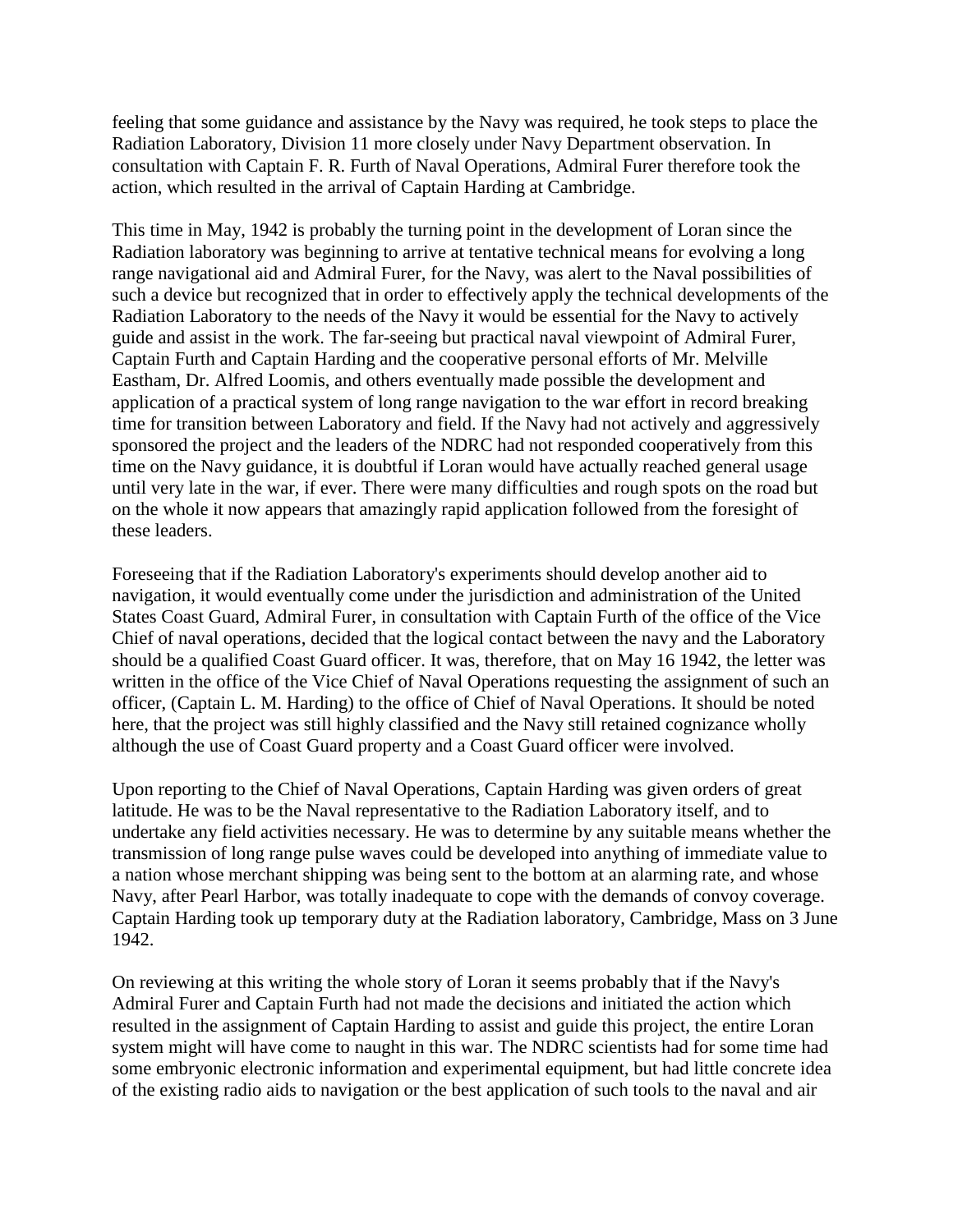war problems. Captain Harding had long been associated with air and marine electronic directions finding, radio beacons, radio ranges, blind landing, and similar air and naval essentials to navigation' and he was thoroughly conversant with existing electronic systems and further needs. The ensuring co-operative efforts of the NDRC the Naval Liaison officer and the complete backing of Admiral Furer's and Captain Furth's officers were required to make the project finally successful within a reasonable time; and a lack of team work in any single member of this group could readily have doomed the entire project as a war measure difficulties as Captain Harding and Mr. Eastham pressed plans for practical trials and shakedown to evaluate the developments quickly.

About May 15, 1942 , Don Fink returned from Canada with the assurance of cooperation from the Royal Canadian Navy. Early in June, at a consultation between Radiation Laboratory, Captain Harding, USCG and Commander Worth, RCNR, in Cambridge, it was planned that the two already practically established experimental station at Fenwick and Montauk, would be Units #1 and #2 respectively, and that Units #3 and #4 would be located along the Coast of Nova Scotia, at sites tentatively selected and agreed upon between U.S. Navy (Capt. Harding), Royal Canadian Navy (Commander Worth) and Radiation Laboratory (Mr. Eastham).

The Royal Canadian Navy speedily followed up its permission to construct, with the appointment of Lt. Comdr. Argyle, RCN, as Canadian Liaison Officer for Loran, and in June 1942 J.A. Waldschmitt joined Lt. Cdmr. Arglye in Halifa and they proceeded to make a site survey trip. On this trip they selected the actual sites for Units #3 and #4.

It may be helpful here, in explaining subsequent false starts, mistakes, etc. to note that first, the entire establishment of this chain was wholly experimental in nature; and second, that while the Laboratory has assured the U.S. Navy that it intended to undertake the job of establishing and operating the station chain, it was ill-equipped, except financially, to do so.

The staff was comprised of physicists, astronomers, mathematicians, electronic research men, and editorial workers. It obviously lacked personnel familiar with action naval transport or construction, civil engineering, naval logistics, operations, engineering, production, design and maintenance.

Several new men were added to the laboratory staff at about this time, including McKenzie, Davidson, Vissers, Taylor and Whipple. These men had some background in electronics, and some in civil engineering.

It became swiftly apparent to Captain Harding that, while the staff of Division 11 definitely had something in the results of their ideas and laboratory experiments to date, as far as further development went along practical lines they were in the position of a novice sailor at the wheel without a compass. Mr. Eastham, recognizing the situation, suggested that Captain Harding take over as manager of the project in regard to the establishment and operation of a test system and field trails, which were yet in the planning stage.

Due to the general nature of his orders from the Navy, and unwilling to be drawn into the Laboratory's administrative affairs, Captain Harding was able to counter with the suggestion that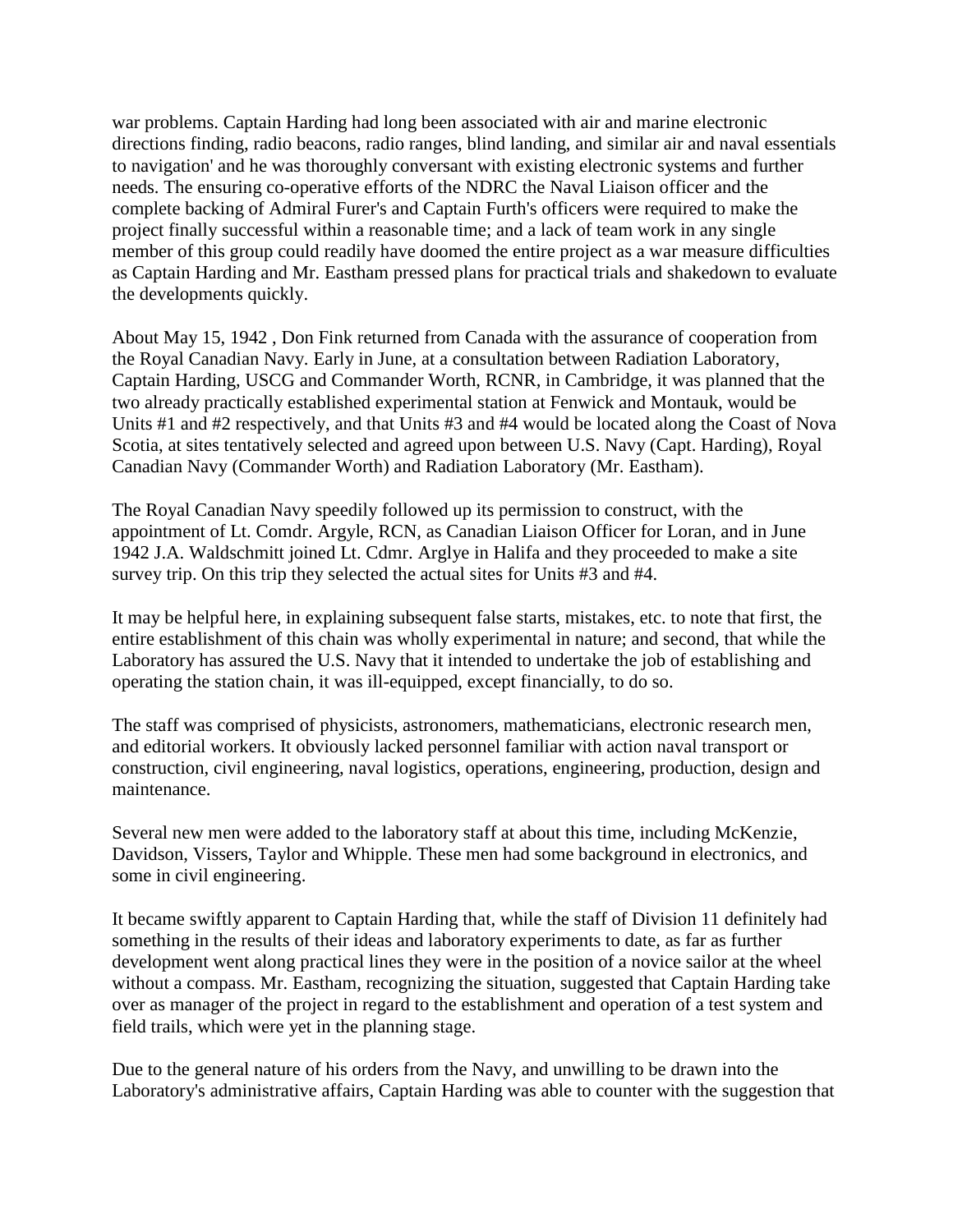he act as Naval Liaison Officer for the laboratory. His suggestion accepted and approved by Vice Chief of Naval Operations, he set to work to help correlate the disorganized field efforts of the Laboratory towards the early establishment of the practical trails.

In order to obtain concrete data on the behavior of the pulse transmissions Jack Pierce desired to observe them from some mobile test unit. Captain Harding was also extremely anxious to ascertain for the Navy as soon as possible, whether the whole project had practical, immediate value in the war effort, as the Navy could well use a precision aid to navigation extending beyond the radio beacon 200 mile radius, if it could be applied with sufficient speed to the actual wartime problems of navigators.

Captain Harding therefore arranged for observations and tests to be made from a Navy blimp, during June, and more important, he arranged to have receiving equipment installed on a Coast Guard weather ship, the USS MANASQUAN, so that an adequate navigational test might be made.

Davidson and Duvall, the latter a recent addition to the Laboratory staff and an ex-Naval officer and navigator, were assigned to conduct tests on the USS MANASQUAN, which continued for one month, from June to July of 1942.

The result of this shipboard test were of great interest to Captain Harding, for should they prove favorable, they would not only assure him and the Navy that long range navigation by pulse radiation was a practical possibility, but Mr. Duvall's records would give an indication as to the line that future development for such navigation would follow.

At about this time, Captain Harding coined the word "Loran" as a convenient designator for the project, deriving the word from "long range radio navigation". This was accepted by both the Navy and Radiation Laboratory.

Too technical a description of "Loran", is not necessary here but if the experiments on the USS MANASQUAN could be used to prove that a practically correct line of position could be obtained from the pulse transmission of one pair of stations at times when celestial navigation was impossible, then it would be reasonable to assume that navigational fixes could be achieved when within range of two pairs of transmitting units, and in all kinds of weather.

From March through May, Pierce, Stratton, Street and Woodward were continually striving to improve and simplify the transmitters and receivers, with Street and Woodward concentrating on developing the all-important timers on which the correct operation of the entire system depended. Practically all the very early pieces of equipment were prototyped right in the Laboratory, the famous "breadboard" modal being a good example. Meanwhile, Dr. Watson worked on tables and charts.

In June Lt. Comd. Argyle and Waldschmitt selected the site for Unite #3 at Boccaro, Nova Scotia. They had little difficulty obtaining rights to the site from the owner, a little old lady who was most patriotic. However she was quite startled to find contractors moving in almost the following day, even before the Canadian State Department had acquired the land.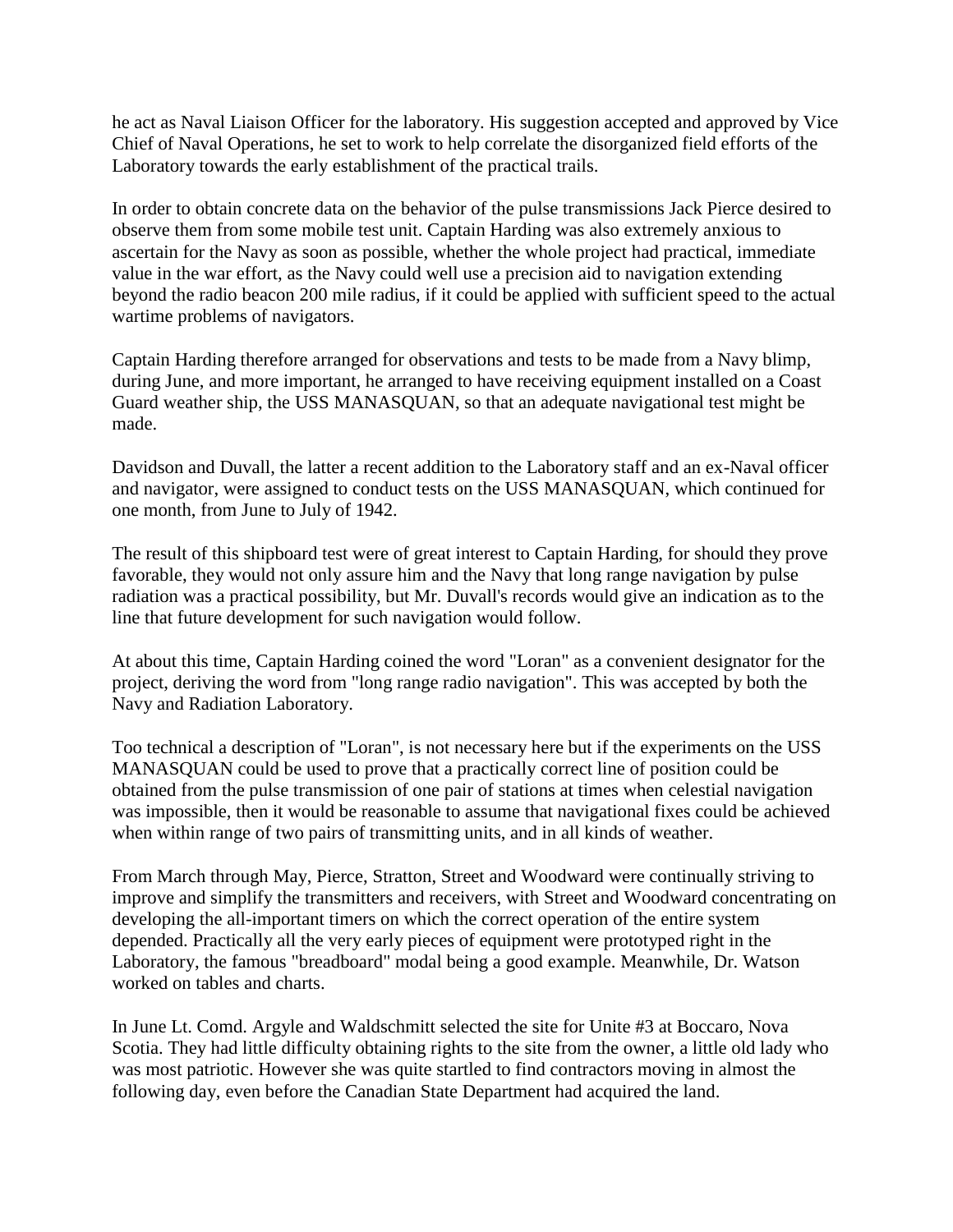Since the Radiation Laboratory was handling all construction costs for these two stations, contacts had been quickly let to local contractors, and no time was lost in beginning work, while Lt. Comdr. Argyle obtained official permits and clearances. Since the land had to be cleared before the supplies and equipment arrived from Boston, the contractor even employed ox-teams in removing the boulders.

They encountered a little difficulty in obtaining 65' poles for antenna masts, the only man nearby owning any of the desired length being reluctant to sell. His reluctance was not dictated so much by a need for the poles, but by an absorbing interest in some pigs he was raising, and it was only by tactful and prolonged interest in the pigs by both Waldschmitt and Argyle that the man was finally led into parting with this poles. The first two carloads of supplies and equipment for this unit left the states expeditiously through U. S. Navy facilities arranged by Captain Harding. They were dispatched on 10 June 1042, through the assistance of the Commandant of the First Naval District and his staff.

Argyle and Waldschmitt did not have quite an easy time acquiring the land for the second site, which they surveyed on 15 June 1942, near Deming Nova Scotia. A fisherman owned the land for this site with a dominating wife. She had a definite aversion against sailors being stationed anywhere near her home, and she was bitterly opposed to the "sins" of smoking and drinking.

The Loran representatives were not making much headway when a fortuitous accident furthered their cause for the. While sitting in the fisherman's home discussing the site, another caller arrived. He offered both Lt. Comdr. Argyle and Waldschmitt cigarettes, but since neither of the gentlemen smoke, they declined. Their refusal favorable impressed their hostess, who asked it they were also teetotalers. They fervently assured her that they were and from then on negotiations proceeded swiftly and smoothly.

A local contractor was engaged, and the site was swiftly cleared for construction. Supplies expedited by U.S. Navy shipment sponsorship arrived in the middle of June 1942 and ground was broken at Boccaro on 19 June and at Deming on 27 June. One shipment of supplies had been held up awhile through the refusal of a local Canadian freight agent to honor a USN bill of lading for necessary supplies the U.S. Navy had furnished. The contractor employed, had to, in effect, bail out his supplies by guaranteeing the freight charges.

The Royal Canadian Navy had already agreed to supply enlisted personnel to man the two Nova Scotian stations under construction, so in June several men were selected to train in operation and maintenance at the Radiation laboratory, and also at the two stations in operation at Fenwick and Montauk.

While the work on the Nova Scotia stations preceded with the joint efforts of the Radiation Laboratory, Royal Canadian Navy and U.S. Navy and field tests were being arranged, further thought was being given to installations to serve more important sectors of the North Atlantic.

The Radiation Laboratory had in general discussions talked about a North Atlantic convoy route, but beyond some visits to Newfoundland and Radiation Laboratory proposals that Canada operate such stations, little had resulted. Conferences between the Radiation Laboratory and the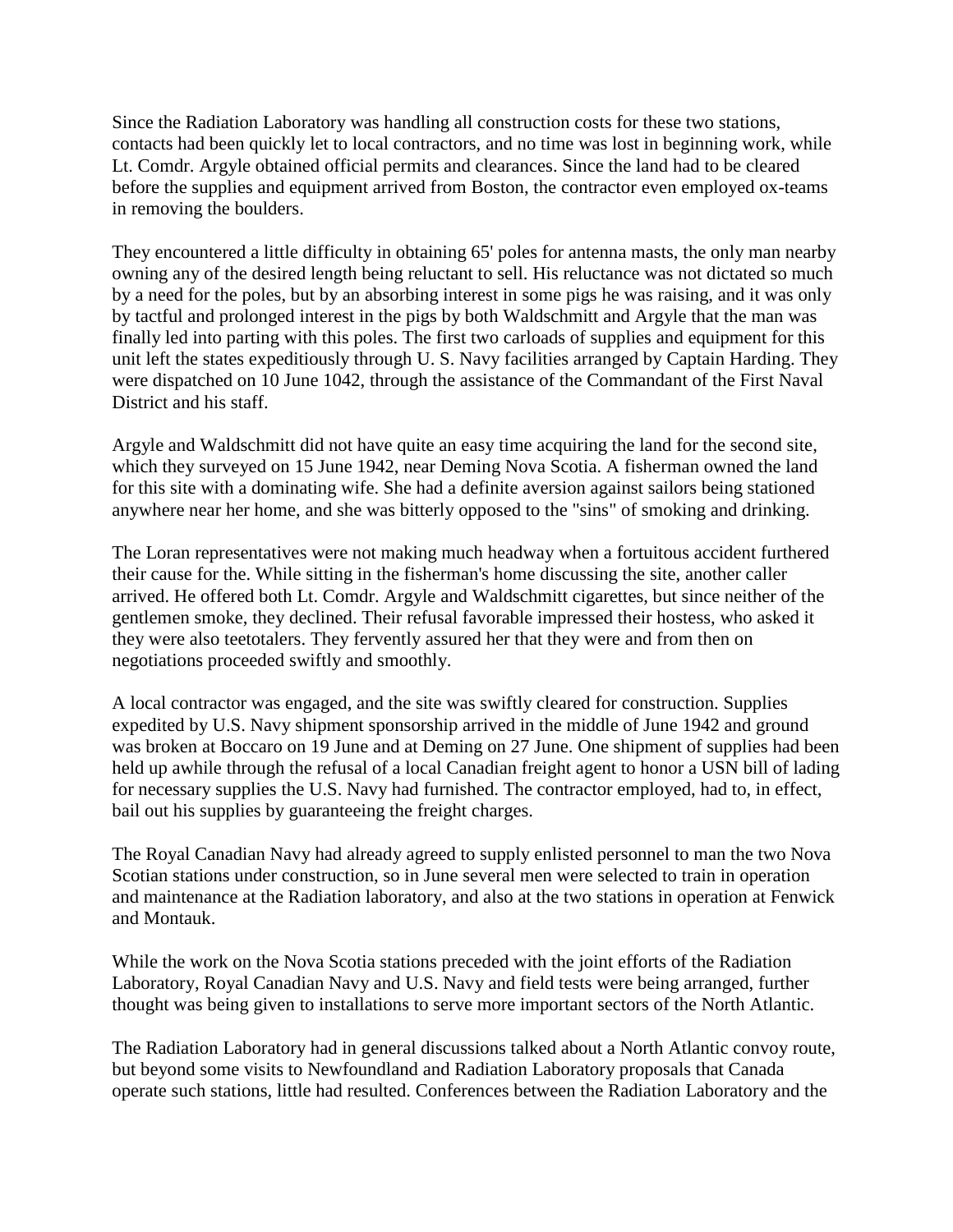U.S. Naval Liaison Officer (Captain Harding) resulted in proposals by the officer that instead of attempting to set up a continuous chain of stations as the Radiation Laboratory visualized, certain key sectors by groups of stations. The Navy continually emphasized the necessity for conserving time and speeding usable results if the system was to be of practical value in the war.

Accordingly, careful advance studies were made by Capt. Harding and the Radiation laboratory and Commander Donald B. MacMillan, USNR, the famed explorer, furnished invaluable advice and assistance in spanning the difficult gaps from Nova Scotia towards Europe. By the end of June, the general areas had tentatively been decided upon.

It was at this point of development and expansion that the Radiation Laboratory began to fully realize that it lacked by far the volume of trained personnel necessary to man stations for regular operation. Since it was increasingly hopeful that the system would prove of valve to the Navy, the Laboratory requested Captain Harding to obtain personnel either from the U.S. Navy or the U.S. Coast Guard to man the proposed Greenland station, and also eventually to man the units at Fenwick and Montauk. These men were to be trained along with the Canadians both at the Laboratory and the two stations in operation. At this time it was still planned for the Canadian Navy to man any Newfoundland-Labrador stations as well.

A survey party for sites #5 and #6 consisting of Commander MacMillan, USCR, Captain Harding, USCG, and Dan Fink of the Radiation laboratory departed Quonset, R.I. in a U.S. Naval seaplane, 15 July 1942, they stopped briefly at Shediac, New Brunswick to pick up Dr. Waldschmitt and Lt. Comdr. Argyle, RCNR, and continued to Newfoundland. This was the first really difficult foreign field survey trip since the two stations in Nova Scotia were in communities or areas served by public transportation.

The technique developed by Captain Harding during the survey for sites #5 and #6 served as a prototype for subsequent surveys. It was conducted by plane, small boat and on foot. The idea of a preliminary survey of the coastline from the air was Captain Harding's and proved efficient and economical in time and energy. The log of the above survey, as kept by Mr. J. A. Waldschmitt of the Radiation laboratory, after joining the party in the S-42 at Shediac, New Brunswick, 15 June 1942 follows:

After stopping briefly at Shediac to pick up Lt. Comdr. Argyle and Mr. Waldschmitt the flight continued to Newfoundland that same day. Bad weather in the Newfoundland Mountains forced them down at Day of Isles where they spent the night. On 16 July they took off again and after a short stop at Botwood, Newfoundland, proceeded by air, the same day, to Bona Vista.

On 16 July, the site for #5 was finally selected; near Bona Vista, on a point jutting out to sea. Contact was made with the local contractor the Laboratory intended to employ for the construction, a man by the name of Heber Way and arrangements were made with him to accept consignments.

On 17 July, the party left Bona Vista by air, and returned to Botwood where they were held over by band weather conditions. An amusing incident occurred to Waldschmitt at the Canadian air base here, on the morning of the 18th. Rising late, he had decided to forego breakfast in favor of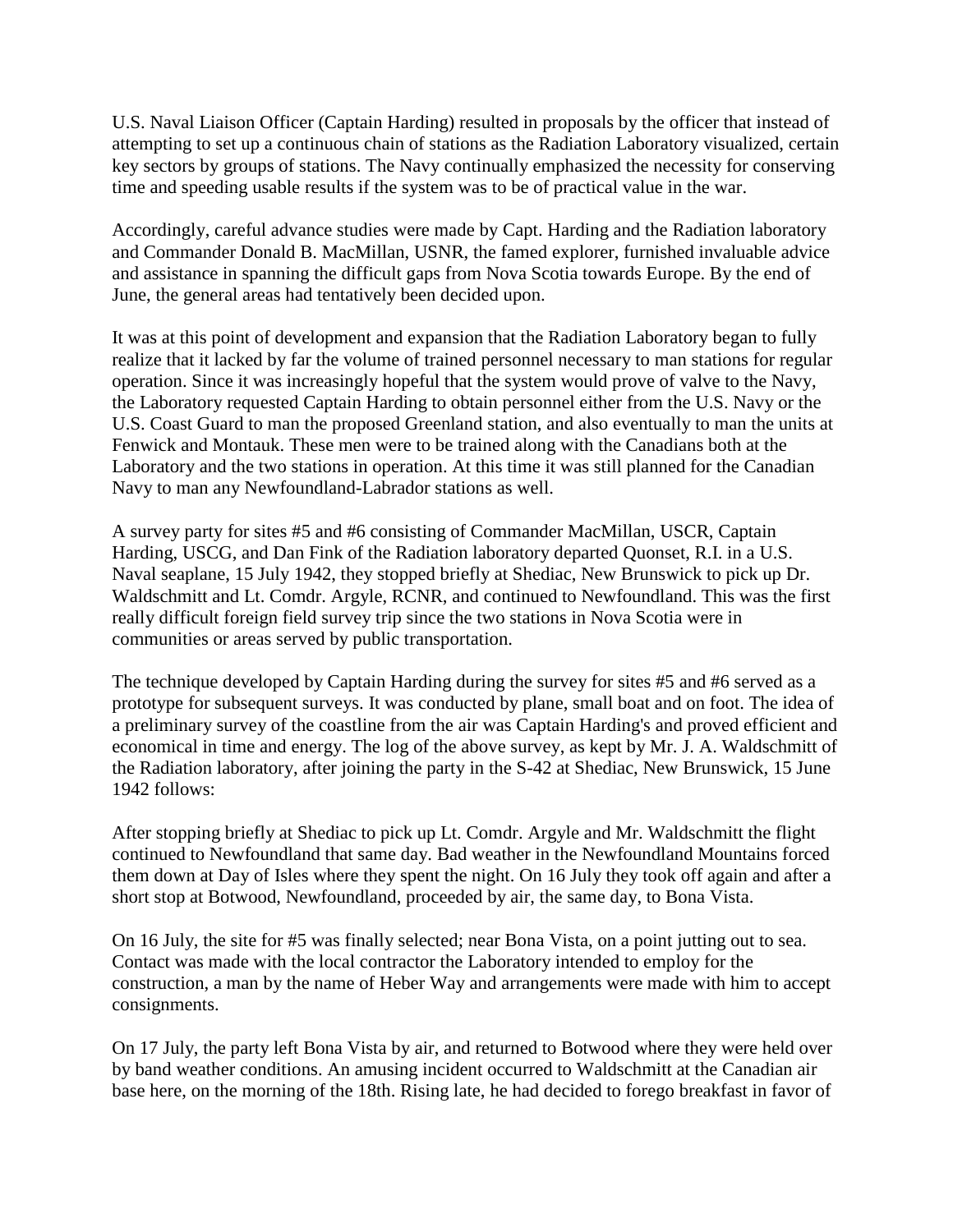an early lunch, and was sitting in the officers club with the rest of the party, they only member of the group in civilian clothes.

He felt a tap on his shoulder, and turning around, found a U.S. Brigadier General, complete with numerous aides, inviting him to breakfast with them. Waldschmitt was thoroughly baffled but accepted. After breakfasting with the general and spending part of the morning with him, returned to his own party no wiser than before as to why he had been selected for such a signal honor, or as to who the general might be.

This particular air base was at that time a focal point for transatlantic air travel and many celebrities passed through daily. The survey party members still think Waldschmitt was mistaken for a youthful European king who was at the base the same day.

The weather cleared and about noon on the 18th the survey party left Botwood for Battle Harbor, Labrador. They landed at St. Mary's, Battle Harbor, and Stanley Brazil, quite a local character, came out to the plane with his small boat and ferried the party ashore. Brazil was an old friend of Commander MacMillan and turned out to be the local tycoon, being owner of the general store, postmaster, judge, etc. He quartered the party in his house for the night and proved most helpful in many ways.

The following day 19 July the party surveyed the shoreline of the vicinity in Brazil's launch the "Lily". An unnamed point was agreed up for the site of Unit #6 and the party went ashore surveyed it thoroughly marked necessary points with cairns or rocks and christened it Loran Point.

20-21 July the party was weather-bound at Battle Harbor. During those two days Brazil was appointed as local representative for the Laboratory and all preliminary arrangements were made with him for accepting consignments to be shipped. On the 22nd, the plane finally got through from Botwood, picked up the party and proceeded to Goose Bay, Labrador.

At Goose Bay, arrangements were made with the Canadian McNamarra Construction Co. to act as general representatives and contractors. On 23 July the party flew to Shediac, N.B. where they stayed overnight and where Comdr. Argyle left the party to expedite acquirement of the selected sites. On 24 July the rest of the survey party flew back to Quonset Point, Rhode Island.

While Waldschmitts' notes were colorful, Captain Harding's notes are those of the NLOL and they cover the practical consideration of site selection. The following excerpt is quoted;

"Airborn [sic] survey conducted 17 July thru 24 July 1942 along Northeast coast of Newfoundland, Labrador, Davis Straits and vicinity. Site selected near Bona Vista light, Newfoundland for first station."

"In Labrador, working out from Battle Harbor, selected point just north of False Harbor shown on British Admiralty charts, after rejecting various other sites around Cape Charles, Tiloey Island, Wall Island. Collected all necessary data on local radio interference situations, winter transportation, mail, medical services, contractors, and supplies. These two sites are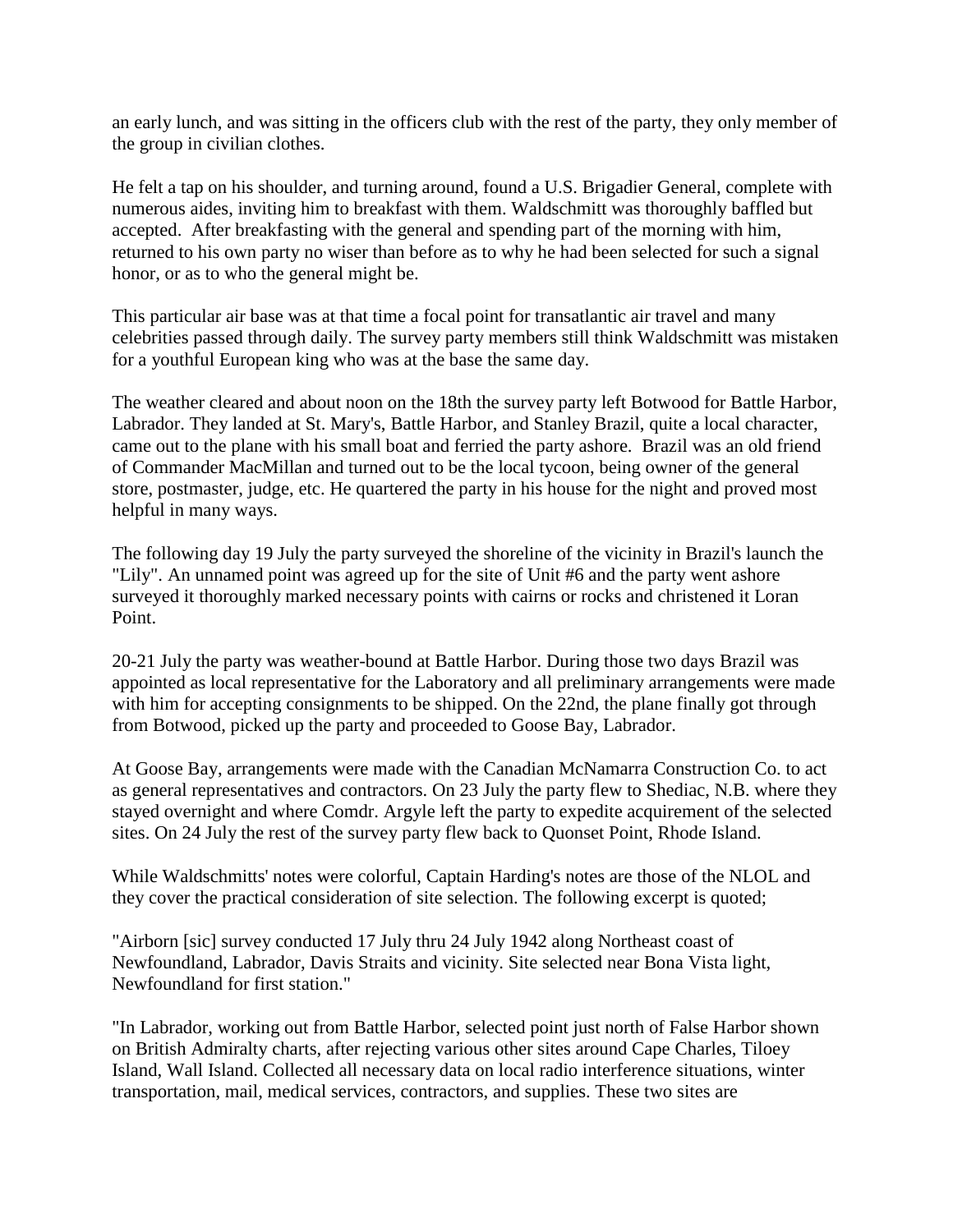compromises but are best obtainable to cover the first leg of Nova Scotia to Greenland gap and were selected with due regard to minimizing the eventual problem of getting across Davis Straits, where a long base line is inevitable."

"Present prospects are that stations can be gotten in this season if Radiation Laboratory delivers the technical equipment and Canadian navy carries through the construction and manning of same expeditiously. The sites are both isolated, transportation difficult, and winter weather conditions bad so it will require real effort by all hands to get Loran trials under way in northwest Atlantic this season."

Future events in the construction of these two stations proved Captain Harding warnings only a mild forecast of actual happenings.

Upon his return to Cambridge, Captain Harding found the results of the tests made on the USS MANASQUAN which had been completed 17 July awaiting him. These tests which were primarily to determine the service range of the Loran system, showed most satisfactory results. The ground waves were efficient up to 680 miles in the daytime when the reflecting Heaviside layer was affected by the sun, and were effective up to 1,300 miles at night when the Heaviside layer was reflecting the sky waves to earth.

Captain Harding lost no time in reporting his findings to the Vice Chief of Naval Operations and to Admiral Furer with probably a strong recommendation that the trial chain covering the Northwest Atlantic be pushed into operation as quick possible. It should be here noted that this was still a preliminary trial, which furnished only a test of the probable service range of a Loran system and some practical data on single "lines of position". Three or more operating stations in a system would still be required for full trails.

Since it was becoming more apparent every day to the NLOL that the navy would eventually have to take over the major burden of construction and operating personnel for the station under the jurisdiction of United States, he probably brought this situation to Admiral Furer's attention at the same time.

The result was a Navy directive for the project, calling for a complete trial system of two United States units, (Fenwick and Montauk) two Canadian units (Bona Vista, Newfoundland and Battle Harbor, Labrador), and sequent survey. These five units, together with the two already under the jurisdiction of the Royal Canadian Navy at Boccaro [sic] and Deming, would give complete skeleton Loran coverage of the Northwest Atlantic area.

It was during the months of June and July 1942 that cracks began to appear in the NDRC program so optimistically presented to the Joint Chiefs of Staff by Mr. Eastham in March. As time went on these cracks developed in such number as to break the entire fabric of the original program, and eventually throw the entire burden of Loran system establishment onto almost entire dependence on Radiation Laboratory for basic electronic equipment fabrication.

The Royal Canadian Navy was still expressing itself as prepared to furnish operating personnel and maintenance and supplies to all four of the proposed Canadian units. It was to furnish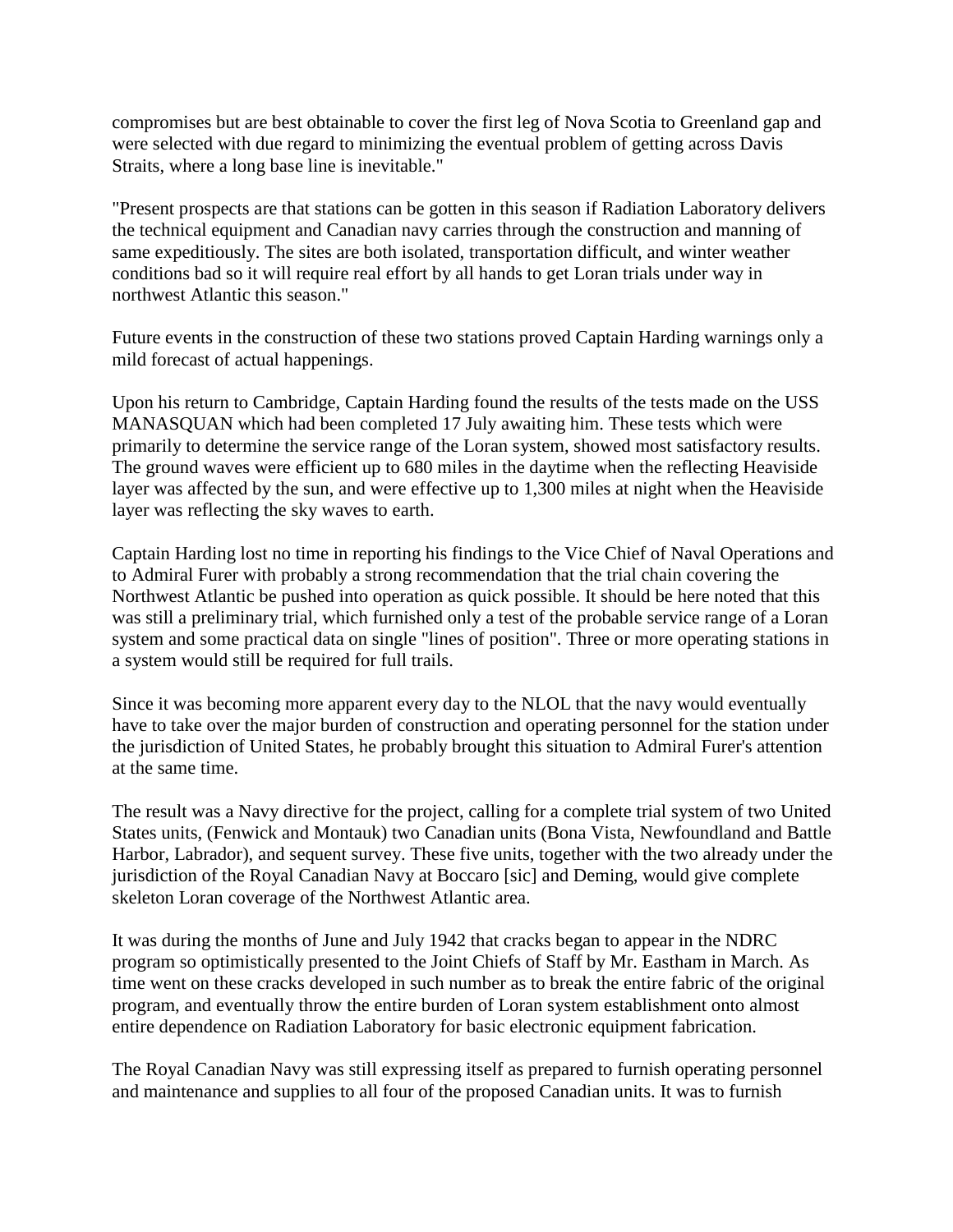housing as well for the two Newfoundland-Labrador units. The Radiation Laboratory, however, was encountering increasing difficulties in supplying adequate operating and maintenance personnel for the two original units at Fenwick and Montauk.

The Laboratory's predicament is not difficult to comprehend in the light of a few basic facts. While the staff of the Radiation Laboratory was undoubtedly composed of brilliant scientists, very few had any practical experience in the operation and maintenance of a transmitting station. The ranks of available, competent radio operators and maintenance technicians were meanwhile thinning swiftly as increasing numbers of civilians entered the armed forces.

While the laboratory itself may not have realized the future personnel complications in store, it is apparent that Captain Harding did. Shortly after being informed by the Vice Chief of Naval Operations that the United States Coast Guard would probably supply the sic Radiomen requested to be assigned to the proposed Greenland unit, for preliminary Loran training at Cambridge, Captain Harding requested the VCNO to also assign some officer personnel for training.

At about this time. Mr. Eastham had independently convinced the Army that an airborne Loran receiver was practicable. This action suddenly stimulated the War Department interest in Loran particularly since the English had sent George Dippy one of their foremost G-System men to America to work with our scientists on Loran and Radar. Mr. Dippy, who joined the group at the Laboratory sometime after Captain Harding had been able to assure the U. S. Army that some of the RAF's most successful bombing raids had been directly due to the use of the G-System.

Unfortunately, the Army did not assign Liaison Officer to the Laboratory, and it fell to Captain Harding's lot to not only attempt to coordinate the representations made by the Army to the Laboratory, and the activity resulting therefrom, but to endeavor to keep the staff of Division 11 interested in steadily concentrating on the establishment of the seven-unit chain as a priority project.

While Captain Harding was coping with the above complication, he was steadily being called upon to aid increasingly in the collection of supplies for Battle Harbor and Bona Vista, which were hastily being assembled. For a time, all hands turned to**,** drawing up plans, and starting the shipments, of supplies and equipment flowing northward.

The partial shipments by Navy-arranged common carrier covered a very involved and complicated route, going first by rail to Sidney, Nova Scotia. From there they were shipped across the Strait of St. Lawrence, and from that point went by narrow gauge to Bona Vista, Newfoundland. The shipments to Battle Harbor went from Sidney across the Strait, then by narrow gauge railway to Cornerbrook, then by coastal steamer to a point in Labrador, where they were transshipped by small boat to Battle Harbor.

Much was learned, however, in this process, concerning packing and shipping this particular experimental equipment as much of it arrived damaged through improper packing and handling. This impeded getting the units into operation somewhat, but also served as a guide to what to avoid in packing future shipments, as well as emphasizing to the Radiation Laboratory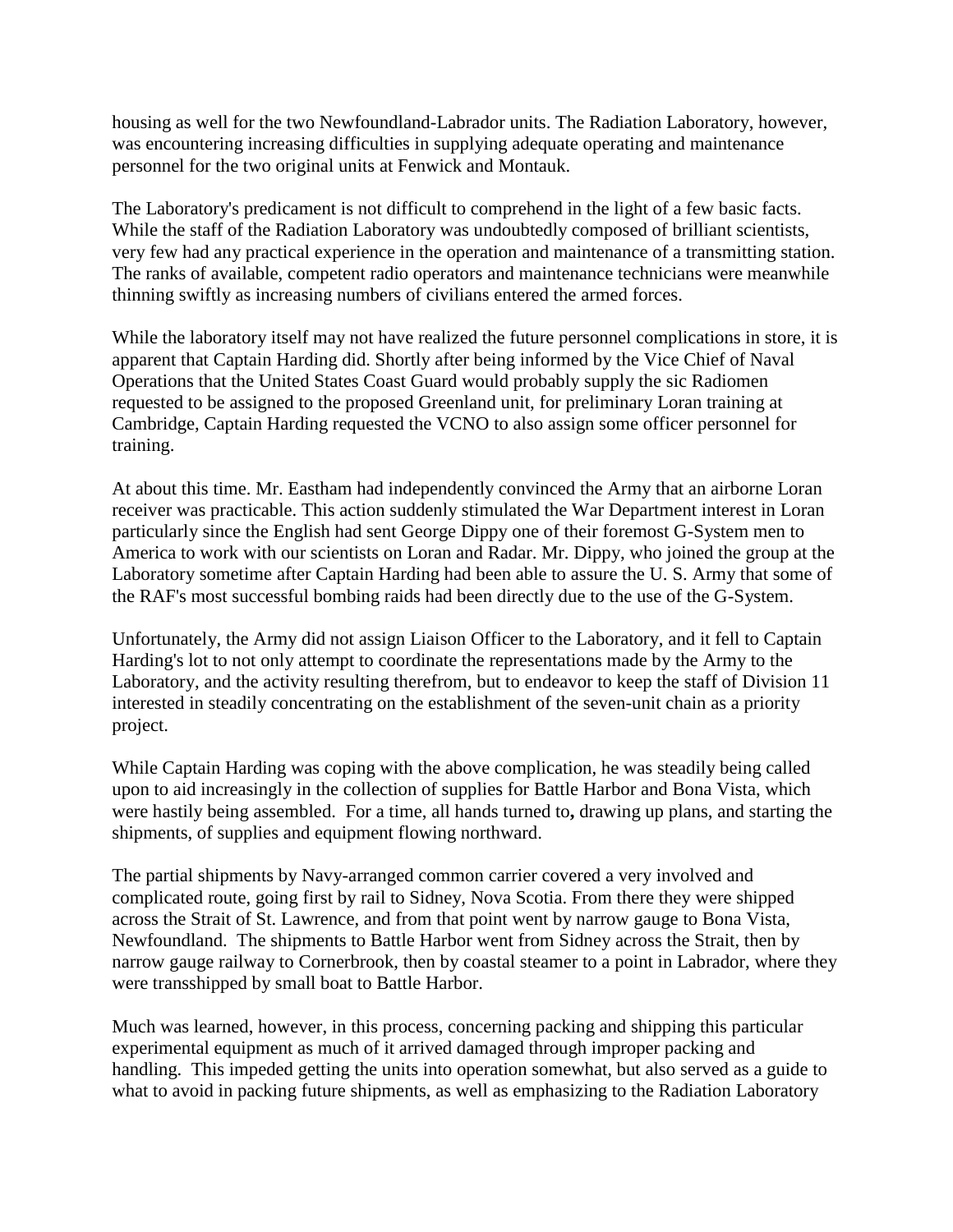the value of supplying spares in equipment from the start, something they had shown little interest in to date.

While the Bona Vista and Battle Harbor surveys were being made, Mr. Vissers, one of the field staff of the Laboratory, had relieved Waldschmitt as Radiation Laboratory representative at Baccaro and Deming, and remained in that area about a month, pushing the construction work on both stations. He was then relieved by a party from the laboratory consisting of Jennings. Davidson, Lawrence, Pote, and McKenzie who arrived at Baccaro. Davidson and Jennings went on to Deming, where they supervised the construction for a month or more, and after the equipment arrived, began preliminary test operations. Lawrence and Pote acted in rather a liaison capacity between Baccaro and Deming, and McKenzie superintended the majority of the Baccaro construction. Then Lawrence and Pote returned to Boston, McKenzie took over the completion of the Deming unit.

Very late in July 1942, Mr. Vissers left units #3 and #4, when relieved by the above mentioned party, and with Henson went to Battle Harbor where Mr. Brazil had already started the local contractor on the construction of Unit #6. They supervised construction and installations there, and Vissers returned to Bona Vista, leaving Henson in charge.

All during the construction of the two Nova Scotia stations and the two Newfoundland-Labrador stations, Lt. Comdr. Argyle, RCNR, acted as general expediter, liaison officer and engineer advisor, and much credit is due him for the speed of the work.

At Bona Vista, Vissers was joined by Ken Taylor, another Radiation Laboratory field man, and together they put Unit #5 on the air, testing. Captain Harding's report to VCNO for the month of July 1942, reported that the first field trails of three-station fixes were made by Bell Telephone Laboratory under Radiation laboratory and Navy sponsorship in this month, by means of truck mounted receivers operating in the New Jersey area..

The July 1942 NLOL report also included the information that NDRC had set up in the Radiation Laboratory at Navy request under the direction of Dr. J.A. Pierce, training equipment and a tentative instruction plan for personnel.

The next step was the siting of the Greenland station, #7 in the seven-unit Northwest Atlantic chain. The following log, kept by J.A. Waldschmitt, of the Radiation Laboratory, gives one view of a graphic picture of a most efficient piece of work.

6 August 1942 - Commander Mac Millan, Captain Harding and Waldschmitt depart Quonset, R.I. in a Navy C-47 1st Naval Squadron Ferrying Command, to Goose Bay, Labrador.

7 August 1942 - Took off for Greenland in PBY assigned to Captain Harding but were turned back by weather after crossing entire Davis Strait

8 August 1942 - Detained by bad weather, accompanied plane on rescue mission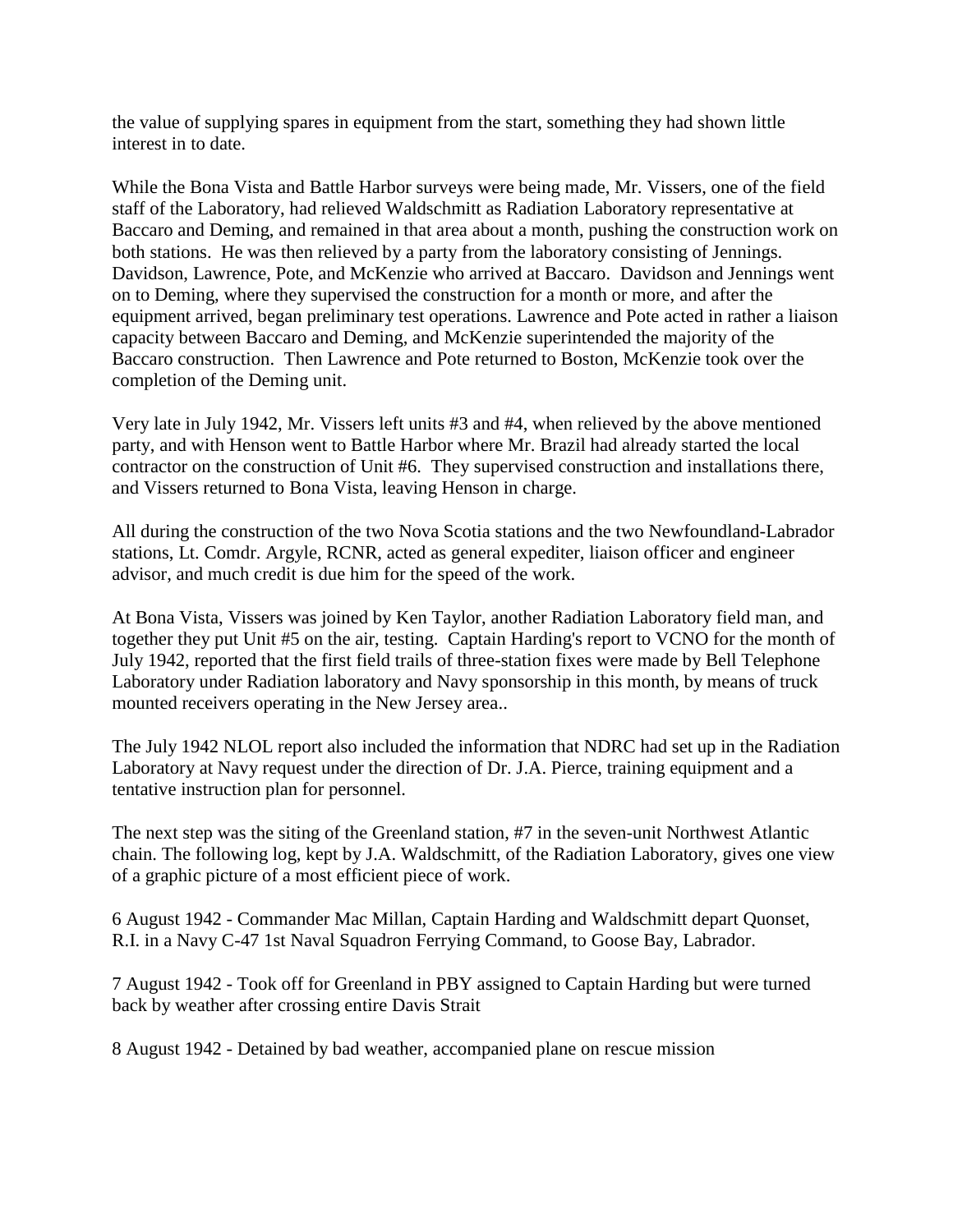9 August 1942 - Flew to Greenland (BW1) where they met Captain Von Paulson, USCG, SNOP, Greenland and stayed overnight

10 August 1942 - Made an air survey flight along the coast for Cape Farewell to Cape Desolation, during which only one likely site near Federiksdal, and several poor alternates were finally found. Returned to BW1

11 August 1942 - Depart BW1 on USCG AKLAX, Captain Olson, bound for Federiksdal

12 August 1942 - Went to assistance of USS ARMSTRONG, which was on the rocks and abandoned by the Army. Commander MacMillan insisted she was salvageable, and after a bit of work she was later gotten off and dispatched to a repair base

13 August 1942 - Party landed at Federiksdal, a primitive native Eskimo village

14 August 1942 - A tentative location and site were selected near the Eskimo village and two miles from a beach suitable for landing.

15 August 1942 - Party returned to BW1. Here Captain von Paulson had inquired of Army Engineer representatives as to what type of immediate construction aid they were prepared to furnish. The Army tentatively agreed to put up the "CCC Barracks type building, 20' x 120', and a small storage building , and also to build a skidway to facilitate landing supplies.

16 August 1942 - Waldschmitt, Commander MacMillan and Captain Harding flew back to Goose bay, Labrador, and released the PBY to return to operational work.

17 August 1942 - The party proceeded to Presque Isle from Goose Bay and then to Boston by air transport facilities.

From Captain Harding's notes on the same survey, are the following "from May [sic; August?] 5 to August 18, 1942, conducted airborne and surface craft surveys along southwest coast of Greenland and selected best compromise site near primitive Eskimo collection of igloos called Federiksdal on Danish charts. Serious problems of strong winds, field ice from Cape Farewell and Greenland government objections to naval establishments near Eskimo buildings, but there is no satisfactory technical alternative between Cape Farewell and Cape Desolation. The survey was accomplished rapidly by combination of expert flying by PBY pilot Kand and cooperation and seamanship of Ensign C. L. Olson, commanding USCG AKLAK, assigned by S.M.O.D. Greenland. Final details of survey accomplished by landing party with obvious interest by Eskimos and friendly cooperation through their evident respect for Commander MacMillin and their delight in finding that he spoke their tongue. Much information on local condition of ice, wind and weather obtained from Eskimos but some of it conflicting, raising doubt as to its reliability because of their friendly desire to please."

Upon his arrival back in Cambridge, Captain Harding relayed the location of the selected Greenland site to VCNO, who requested the United States State Department to acquire the site from the Greenland Government. Prior to departure for Greenland, concerned lest efforts should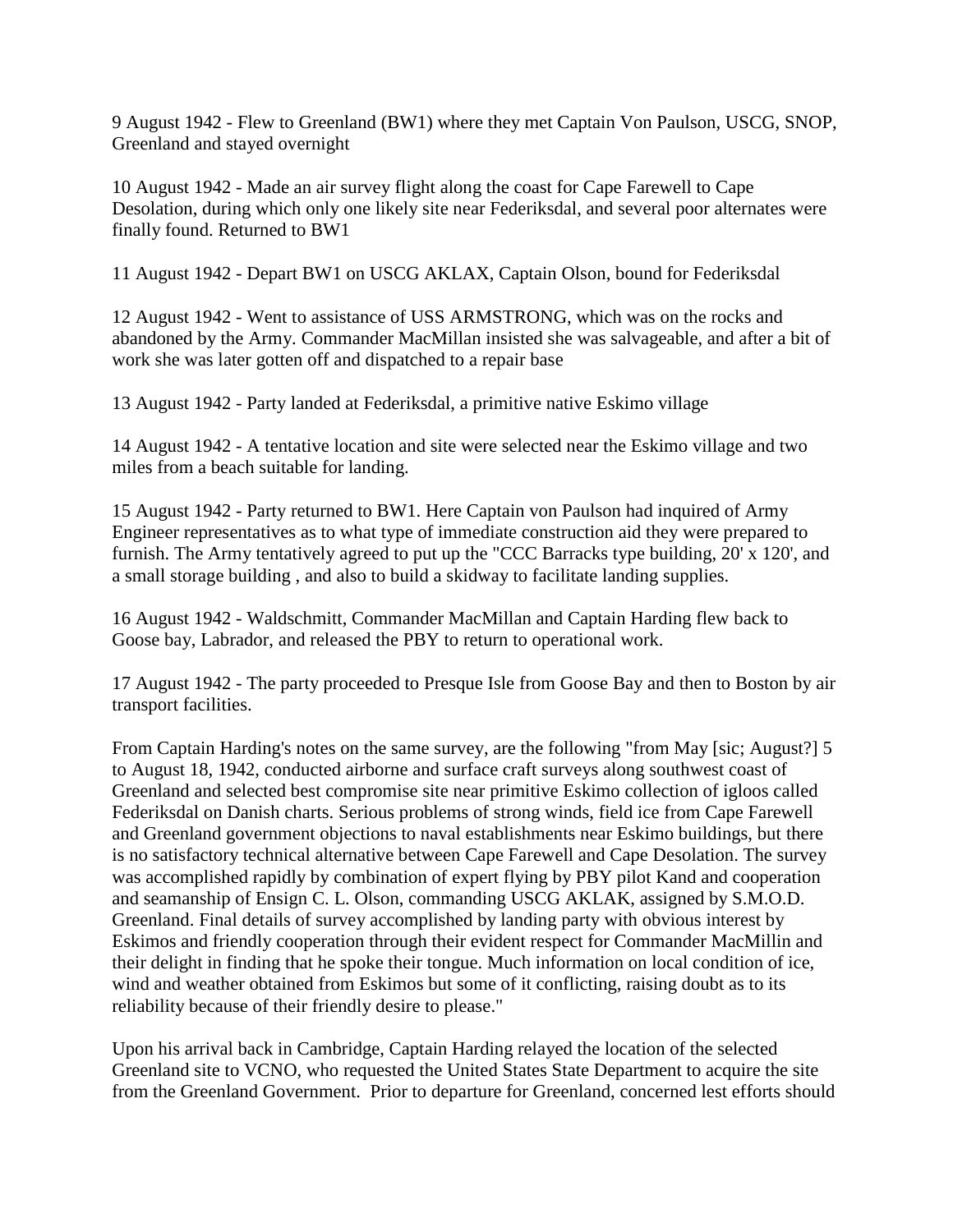lag in the United States while he was absent, Captain Harding urgently requested an assistant and Lt. D. C. Cowie, USCG arrived at Cambridge the same day Captain Harding left for Greenland.

Until the 23 August when he left to form a survey party in the Aleutians and Bering Sea the NLOL and his assistant were very busy. The enlisted personnel for training had been selected and were to report to Dr. Pierce during August. Preparations for the course had to be completed. Also, before leaving on what might prove to be protracted duty in the Pacific, Captain Harding had to get in motion the procurement of supplies, personnel and equipment for the Greenland station.

Each day, more and more of the problem of procuring supplies, materiel and personnel was shifted from the Radiation laboratory onto the Navy and the Coast Guard. There was also the problem of equipment production.

Having had no experience in mass production, or indeed, any production of any sort to speak of the Radiation Laboratory had spread its contracts for transmitters, receivers, timers, etc. with fine abandon. To put it mildly, as the construction of the system chain progressed, the inability to obtain delivery of technical equipment was a constant drag on the effort to get the stations into operation. By the end of August Mr. Eastham assured Lt. Cowie acting NLOL after Captain Harding's departure on the 23rd that total number 51 receiving equipment could be expected finished and delivered to the Navy by 1 October 1942. This assurance was however no guarantee that they would be ready for actual sea service on or near that date as the contractors delivered many in entirely unusable condition.

Mr. Easham also assured Lt. Cowie that the Army had reported ordering 1250 airborne receivers from Philco and would probably order 2,000 in the near future. Since these figures were never confirmed, they show only the confusion existing in the relations between the Radiation Laboratory and the Army.

During September 1942, the USCG personnel who where to man the Greenland station began training at the Radiation Laboratory, the assembly of supplies progressed, and all preparations were made to move onto the site.

Baccaro and Deming were nearing completion and the Canadians took over operation, with the assistance of Radiation Laboratory technicians.

For the sake of maintaining proper sequence in this record, this chapter and the one following will treat primarily with the construction difficulties attendant upon the establishment of Bona Vista, Newfoundland and Battle Harbor, Labrador. More space is devoted to the building these stations, than to that of the first two Canadian units, because the first two units were the only ones followed through on by the Royal Canadian Navy in accordance with the original Radiation Laboratory plans and were practically no different then that construction of the two temporary stations in continental U.S. since they were inaccessible [sic] and inhabited parts of Nova Scotia.

By October 1942 the status regarding supplies, maintenance and personnel for the Newfoundland and Labrador units had undergone a drastic change. The Newfoundland Government had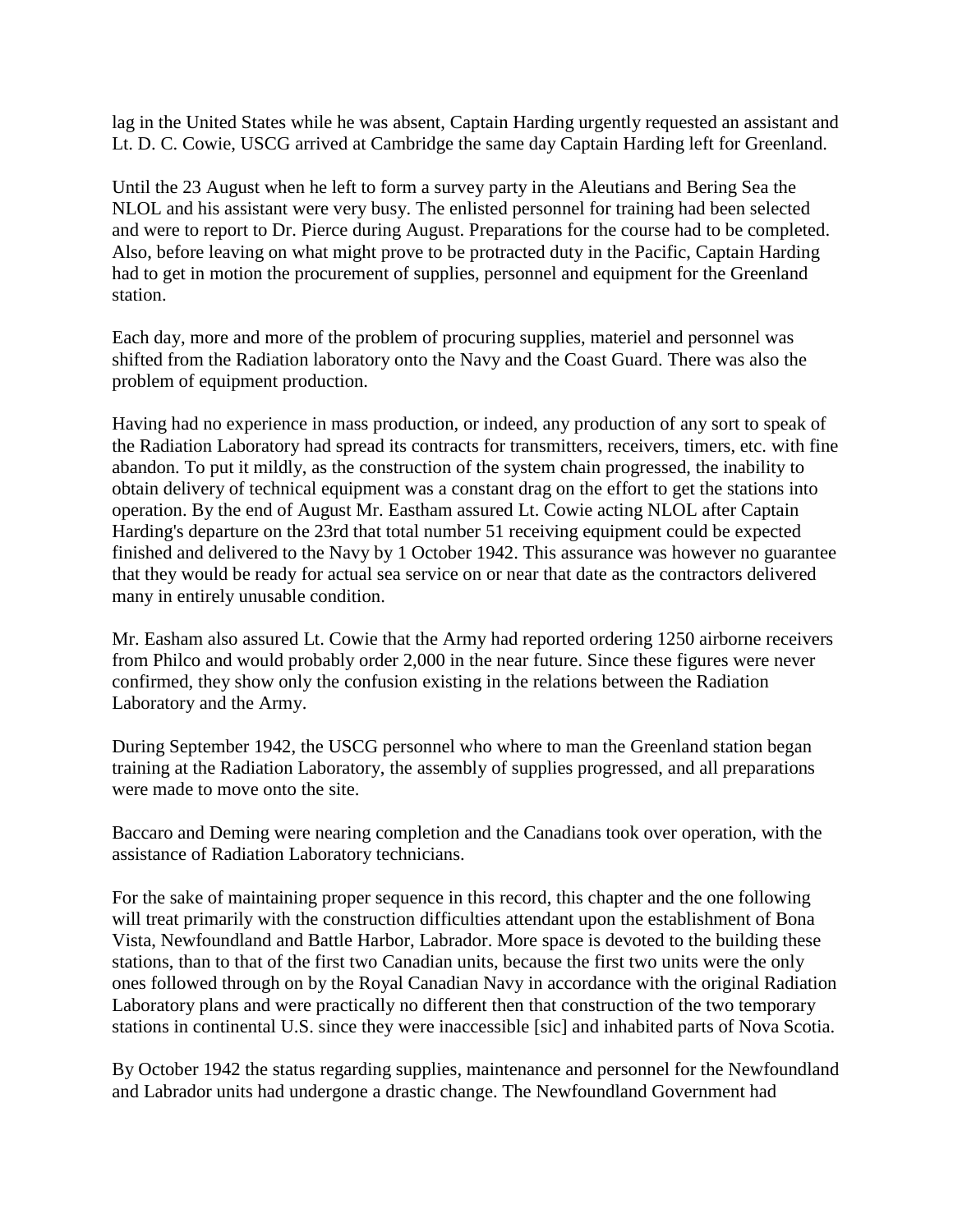confessed itself lacking in adequate personnel to man them and the Canadian Navy withdraw recommending that direct arrangements be made between the United States and Newfoundland. The poor showing of the local contractors on the two original Canadian stations, plus the civilian labor shortage farther North, made the necessity of the U.S. Navy's taking over all construction on the remaining stations of the obtain apparent.

For example, when Mr. McKenzie left Boston for Battle Harbor, Labrador on 27 October with 1,000 pounds of technical equipment he was under the impression that the construction of the buildings at both Battle Harbor and Bona Vista had been completed. His recollections of the next few months, however, paint a very different picture.

Arriving in Halifax, he received excellent cooperation from the local U.S. Navy's Lt. Malcolm Stanley, who had been advised by NLOL and how arranged his further passage under U.S Navy sponsorship. He left Halifax in a corvette, in a convoy. All the other ships turned back shortly after starting, due to extremely bad weather condition, but the corvette Mr. McKenzie was on maintained her course and after a very rough trip, he arrived in Battle Harbor, where his equipment was lightered ashore. Here, he found conditions very bad.

The station, which was supposedly complete, was without plumbing essential parts being unavailable to the local contractor. It was also without wiring, lights, provisions or cook. McKenzie had been selected for the Radiation Laboratory field service because he had a fair, though not to extensive, background in construction work so in spite of all these disadvantages, he managed to get the equipment installed and the station on the air by 15 November 1942 with the help of Lt Comdr. Argyle, RCNR.

However, in fairness to the contractor, it should be here recorded that in attempting to expedite the work at Battle Harbor, a Royal Canadian Air Force plane exploded in the bay on landing and the first group of lives were sacrificed in the hazardous and long field undertaking that made the final development of Loran possible. The contractor's superintendent was seriously injured in the crash, and was unable to carry on the work thereafter, further, the work was interrupted by spectacular submarine attacks rescues of survivors and searches near the station, all of which were participated in by Lt. Comdr. Argyle and the others.

Unfortunately, getting the station on the air by 15 November was not as good as it sounds. Throughout the entire process of establishing the system, the field men of the Radiation Laboratory, being primarily scientists, showed infinitely more interest in getting the equipment into experimental operation, than in seeing that the station themselves were fit for occupancy by a permanent crew and ready for reliable service.

Construction was also delayed at Bona Vista and Battle Harbor, due to the necessity for the U.S. Navy through the NLOL, to leap into the breach and without any forewarning try to supply the materials and supplies which were originally supposed to be supplied by the civilian contractors, the Canadian Navy or the Radiation Laboratory. Lt. Cowie carried most of this burden while Captain Harding was still in the Pacific.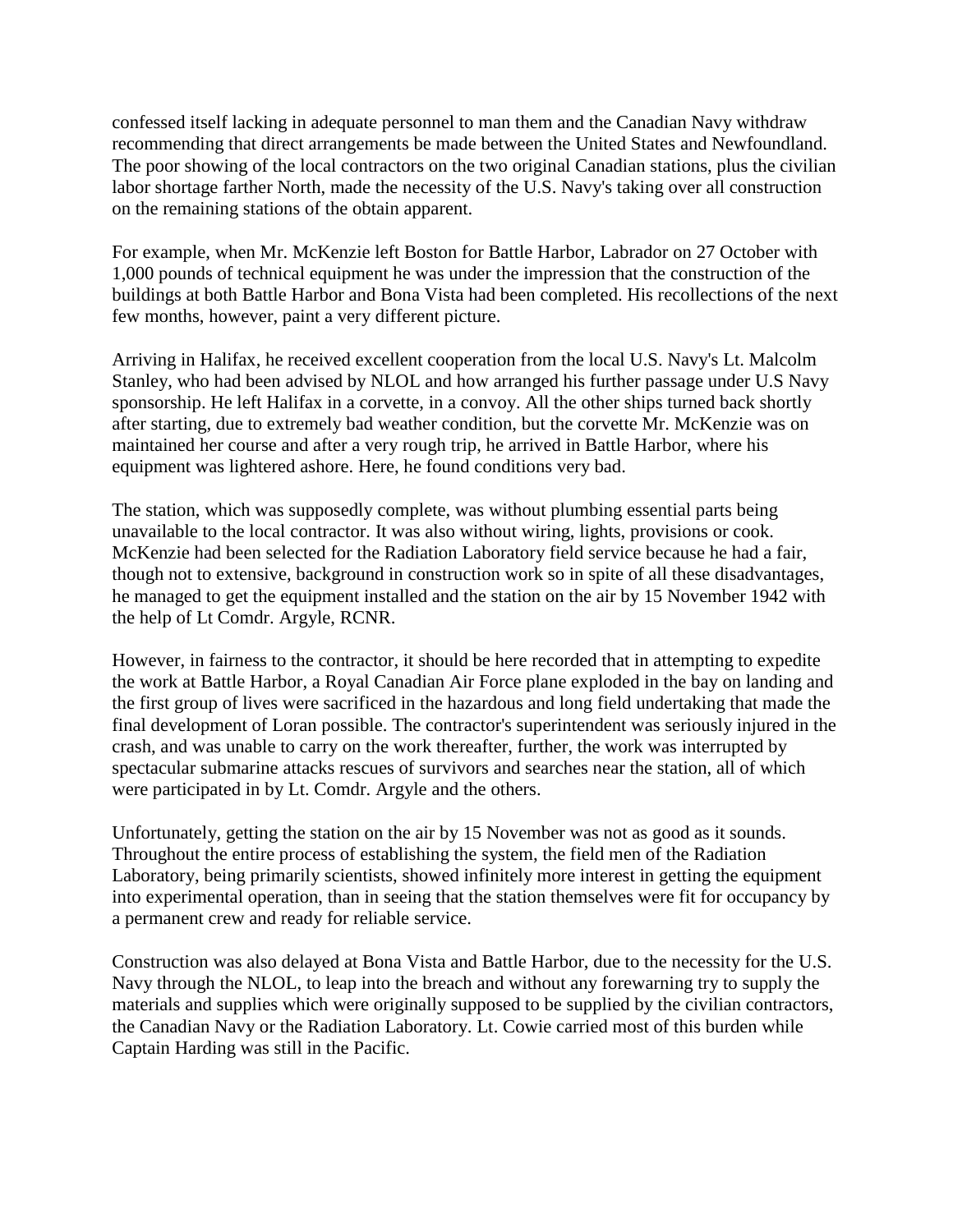By October 1942, then the status of establishment was scrambled to say the least. The Radiation Laboratory was still footing and bills and supplying the strictly Loran technical equipment for the stations. They were also supplying advisory technicians to install the equipment and get the stations on the air. The burden of supply and transportation had fallen on the U.S. Navy, with occasional help from any Army units within reach. Personnel were being drawn by now, at the direction of CNO, almost exclusively from the Coast Guard, and Radiomen and Technicians of the USCG were training at Cambridge to man the Bona Vista and Battle Harbor stations.

On 8 December 1942, Mr. McKenzie, with orders to return to Boston, was transported by the U.S. Navy to Argentia, where he received new orders to proceed at once to Bona Vista, Newfoundland, transported Mr. McKenzie with orders to return to Boston. There, he found conditions almost as bad as those at Battle harbor. No radio equipment had arrived at the site at that time, no barracks had been built, no plumbing had arrived and the well for the water supply was incomplete. The day after his arrival it blew a 90-100 mph gale.

Also at about this time, the first war loss of equipment bound for a Loran station occurred with torpedoing of a ship between Newfoundland and the mainland.

Radio Electrician, James Koonce, USCG with a Coast Guard crew to man the station and hundreds of tons of supplies arrived late in the year, almost two months behind schedule, having had a terrific struggle to reach the station at all. Taylor, who was on the site when McKenzie arrived, managed to keep the road open with the tractor, and the gear and equipment was brought in to the site overland before the snow set too deep. By dint of all hands turning to and keeping on the job until completion all equipment and supplies available were moved onto the site with the exception of some gas and oil which had to be left until a later date.

Food proved a major problem next to inadequate housing and practically no heat. Shortly after the Coast Guard crew arrived, over two-thirds of the entire personnel on the site came down with influenza, intestinal influenza and dysentery. Warrant Officer Koonce and Mr. McKenzie were also stricken and an impossible situation developed. The local doctors refused to leave the towns during the winter to treat anyone in isolated spots. Mr. Koonce appealed to the commanding officer of a U. S. Army unit stationed nearby and the doctor attached to that unit came to the site as often as possible and treated the men. During the rest of the time the half sick cared for the sick.

It was impossible to keep warm as there were not enough stoves and the buildings had been so poorly constructed that they leaked more cold that the inadequate stoves could overcome. The lack of plumbing was a most serious hazard, as it was highly dangerous for very sick men to leave the comparative warmth of their beds for, the zero and sub- zero weather outdoors.

As soon as he could get on his feet, Mr. Koonce appealed to the local contractor to do something, but the contractor professed himself unable to carry on any further construction until spring. In desperation, Mr. Koonce went to the Navy Construction Battalion plumbers who speedily installed a "token" plumbing system which nevertheless serve its purpose for the worst of the epidemic.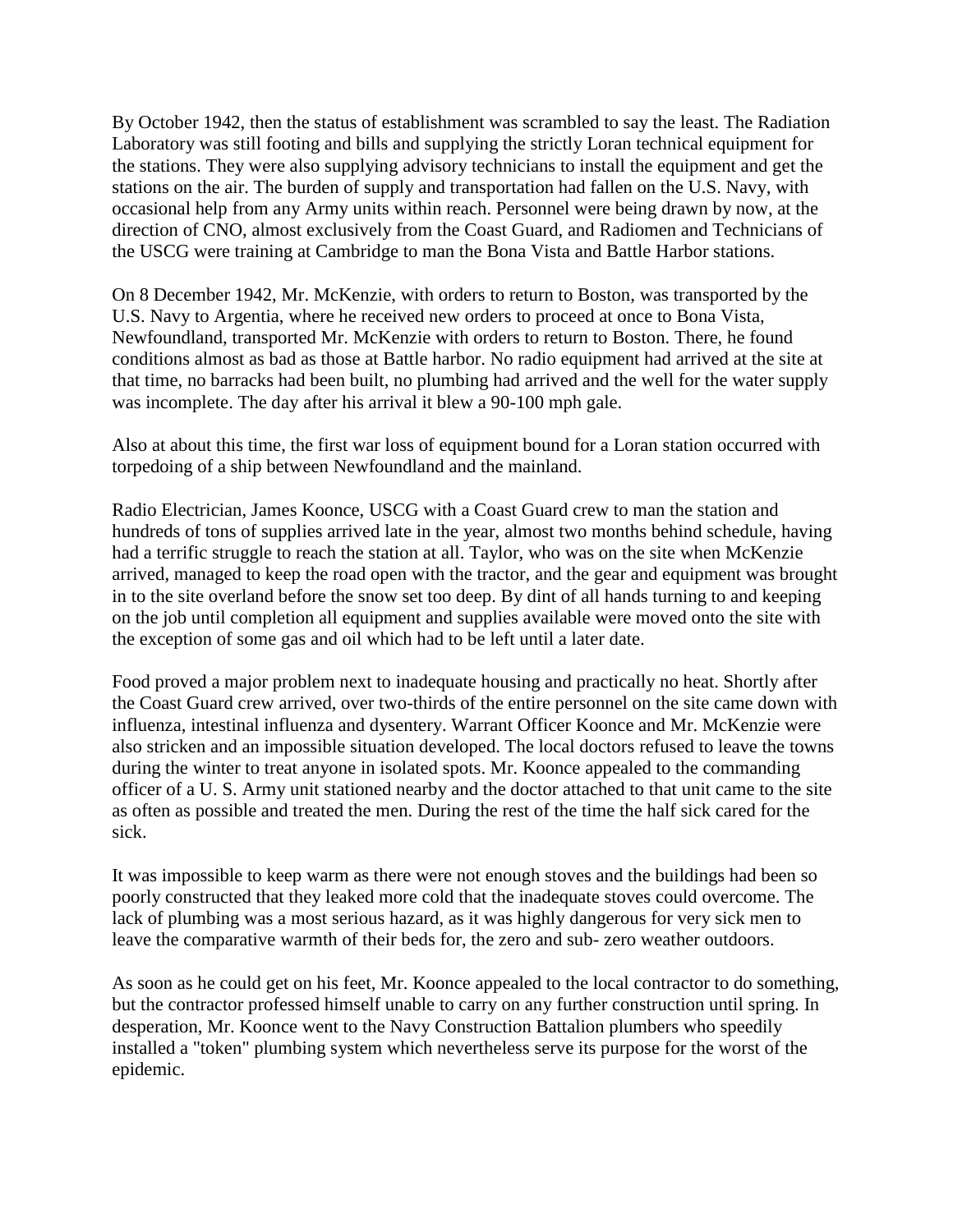Illogically the local contractor then threatened to sue the Radiation Laboratory, because the plumbing work had not been left for him to do as was originally agreed. After an interview with Mr. McKenzie who was very ill, but not too ill to be also very angry, the contractor decided that a suit on such grounds would be unwise. Mr. McKenzie was probably the sickest member of the personnel at the site. Mr. Koonce managed to keep him alive by feeding him a mixture of halfbaked bread, bullion cubes and whiskey.

There was no fresh food to be obtained and although Mr. Koonce made arrangements with the Army outfit nearby which was furnishing the doctor, to also furnish them with fresh food, for quite a long period there simply wasn't any and the Army too lived on field rations.

Another hardship for the crew though a psychological one was the absence of mail and communications. No mail was received by any of the men at the site for over four months and Mr. Koonce encountered numerous difficulties and establishing any type of communications.

In spite of all these mishaps and disasters, the station was on the air testing by February 1943. The testing developed into one of those comedies or error so frequent in any new operations.

After Mr. McKenzie had arrived in Bona Vista, the rate agreed upon for Battle Harbor was changed by Radiation Laboratory directive. Since Mr. Koonce had been unable to establish a mail or communications system with the outside by the time the unit was ready to go on the air, no one at the Unit #5 had received their copy of the new instruction. As a result Mr. McKenzie had quite an irritating time, blinking at Battle Harbor almost constantly as a signal that the operator there should put his signal back on the correct rate.

When he was positive that the technical part of the unit was operating correctly, sometime in March 1943 Mr. Mckenzie returned to Cambridge where he entered the hospital to recover from his illness of that winter. Mr. Koonce remained in Newfoundland in charge of the station for the U.S. Navy.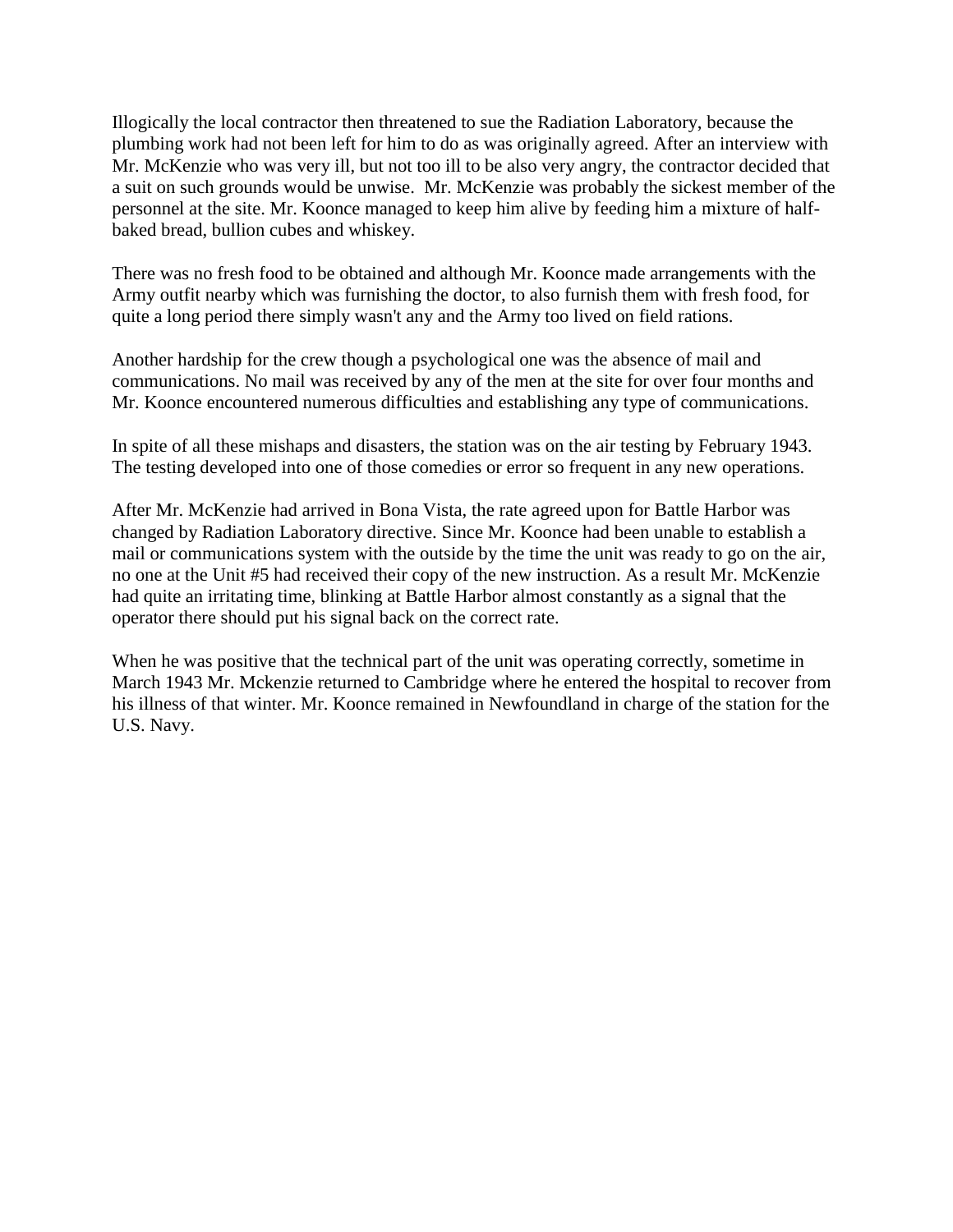## **[Extracted from [http://www.uscg.mil/history/STATIONS/LORAN\\_Section\\_3.asp\]](http://www.uscg.mil/history/STATIONS/LORAN_Section_3.asp)**

## **(LORSTA Attu, May, 1945.)**

## **SECTION III CHAPTER 2**

The establishment of a three-station chain, plus a monitor station in the Bering Sea, is a good example of the other side of the picture. The seven-unit system on the Atlantic demonstrated the confusion resulting from "too many cooks in the kitchen." While a certain amount of confusion is bound to result when attempting the establishment of any station or outpost in the Bering Sea area, due to the extreme climatic conditions, the speed and dispatch with which the first four Alaskan units were put into operation is a tribute to the coordinated efforts of the Coast Guard, the Navy and the Army.

It is perfectly obvious from the start why all three services would necessarily participate in such a project. The U.S. Coast Guard was by this time possessed of full responsibility for the operation and maintenance of all Loran units under the jurisdiction of the United States. The Navy, however, was the prime user of Loran at sea, and the service most interested in obtaining speedy service from it. The Army had not only been in possession of the various points in the Alaskan and Bering Sea Area which they had wrested from the Japanese, but had to remain in some force in that area to maintain these outposts. Therefore the Army would often be the neighbors of the U.S. Coast Guard units. Interference with their communications systems already established had to be avoided at all costs. In addition, the army already had near several sites, much of the heavy construction equipment necessary in the construction of the units and by borrowing this from the Army, the Navy and Coast Guard could avoid transporting such equipment into the area, where transportation is a major problem.

Practically all air transportation during construction was by courtesy of the Army. In fact, the liaison between the various services was so excellent that within five months from the issuance of the Navy directive, some of the units were on the air. An excellent example of interservice cooperation will be found in excerpts quoted from Lt. J. F. Martin's reports, later in this chapter.

As soon as the Navy directive calling for the establishment of the first three Loran units in the Bering Sea area was received by the United States Coast Guard activity began to assemble construction equipment, supplies, etc., in Seattle for early shipment of the sites.

These first sites were located on St. Paul Island, St. Matthew Island, Umnak Island, and a monitor to be established at Cape Sarichef. The code names given these units in the order listed above were: peter, mike, uncle, yoke.

Since the locations for a number of the proposed Aleutian Station were in the forward and remote areas, and also because of the unsatisfactory progress made by the employment of civilian contractors for general construction work it was necessary and obviously most practicable to organize a special construction detachment to perform this work. A group was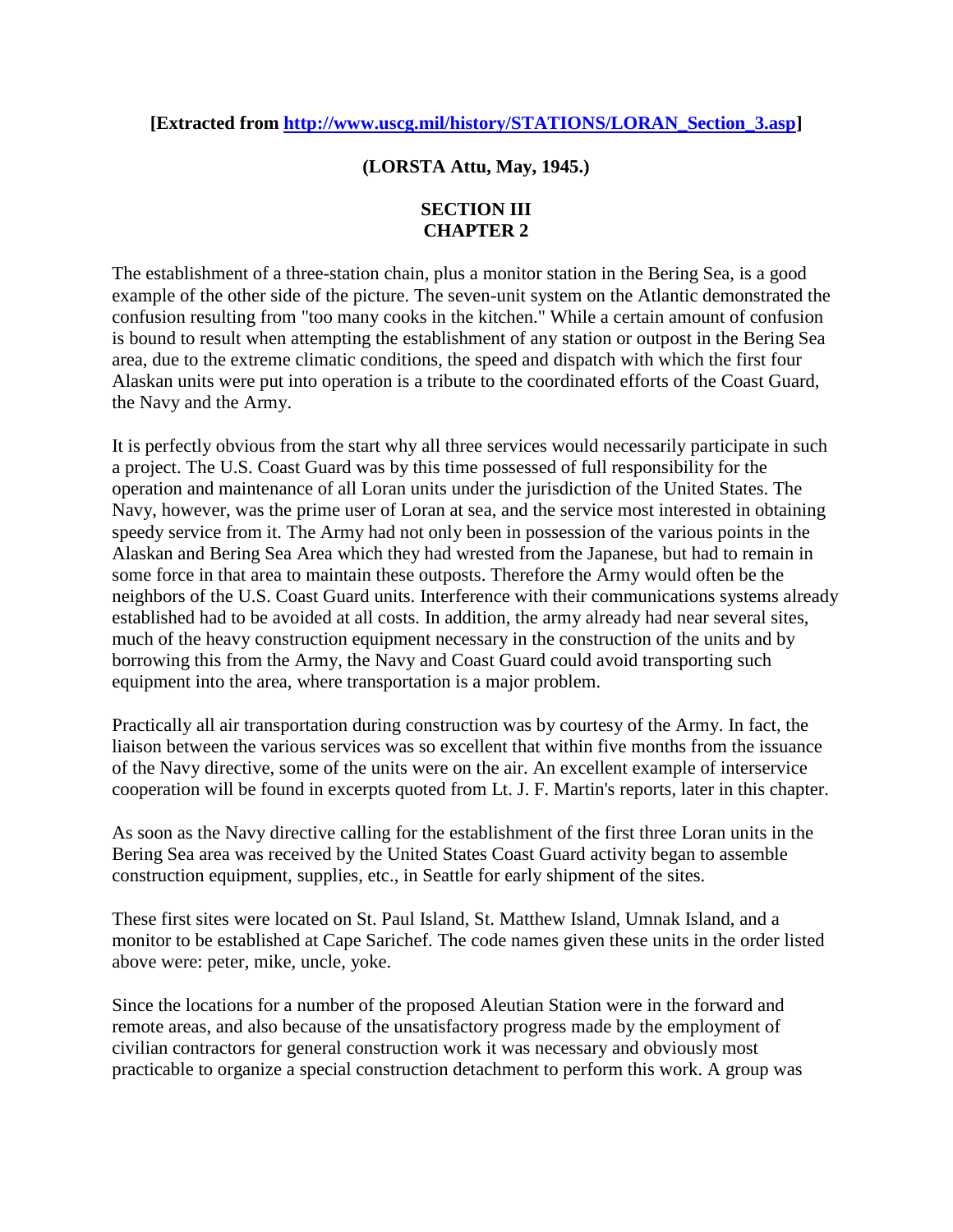formed of selected enlisted men and officer personnel who were qualified by their pursuits for the many types of construction work required.

Five civil engineer officers were assigned by the Chief, Civil Engineering Division for duty with CG Unit 26 (Condet Able) which was to undertake the construction of the Aleutian and Bering Sea Chain of stations.

Lt. James Cournow, USCG, was placed in charge of procurement of all material and equipment at Headquarters, under Capt. Gill and Admiral Johnson and Lt. J. F. Martin, USCG, was designated as Commanding Officer, Coast Guard construction Detachment and made his early operating base Seattle and later Dutch Harbor.

Shipment of material equipment was begun in February 1943 to the West Coast. Commanding Officers for construction and operations were selected and departed for Seattle also in February.

Throughout the month of March and early April all cargo designated for the projected units was assembled, checked and prepared for further shipment. Much of the construction equipment and tools was obtained from the Seabee advance base stock already in California. The Army contributed some special foods and clothing that is logistic experts had already developed for life on the northern islands.

On 12 April loading was begun and the liberty ship which carried the first cargo of equipment, the USS JONATHAN HARRINGTON, with about 100 Coast Guard construction and technical personnel on board, sailed shortly thereafter.

According to the account given by Lt. J. G. Permar, Civil Engineering Div., USCG, who sailed with her in charge of construction for Mike, they had an eventful trip. En route to Kodiak, the vessel had a submarine alert, which after all hands standing battle stations turned out to be a whale. The ship stopped at Kodiak to unload some cargo and the Coast Guard personnel had two days liberty ashore there. Then on Easter Sunday, 25 April the reached Dutch Harbor, where unloading began at once. The unloading was concluded within two days.

The CGC CLOVER had been assigned to assist in transporting the cargo on the sites and the cargo was transshipped onto her with all speed. Then bad weather set in and the CLOVER did not sail until early May.

Expediency has its virtues as shown in the following excerpt from Lt. Martin's report of 19 May 1943:

"On 16 May the cutter CLOVER sailed for site P-3 (Mike.) At this time she was towing the small tank landing barge (borrowed.) When about 12 miles at sea the barge was capsized owing the excessive towing speed, which was ten knots. Efforts were made to right the barge at sea, but owing to conditions (climatic), this could not be done, and upon orders of the writer it was towed back into the harbor and beached. With the use of a large tractor it was righted and work was commenced immediately to tear down and clean the engines. This work is progressing favorably and it is estimated the barge will again be ready for use about 24 May.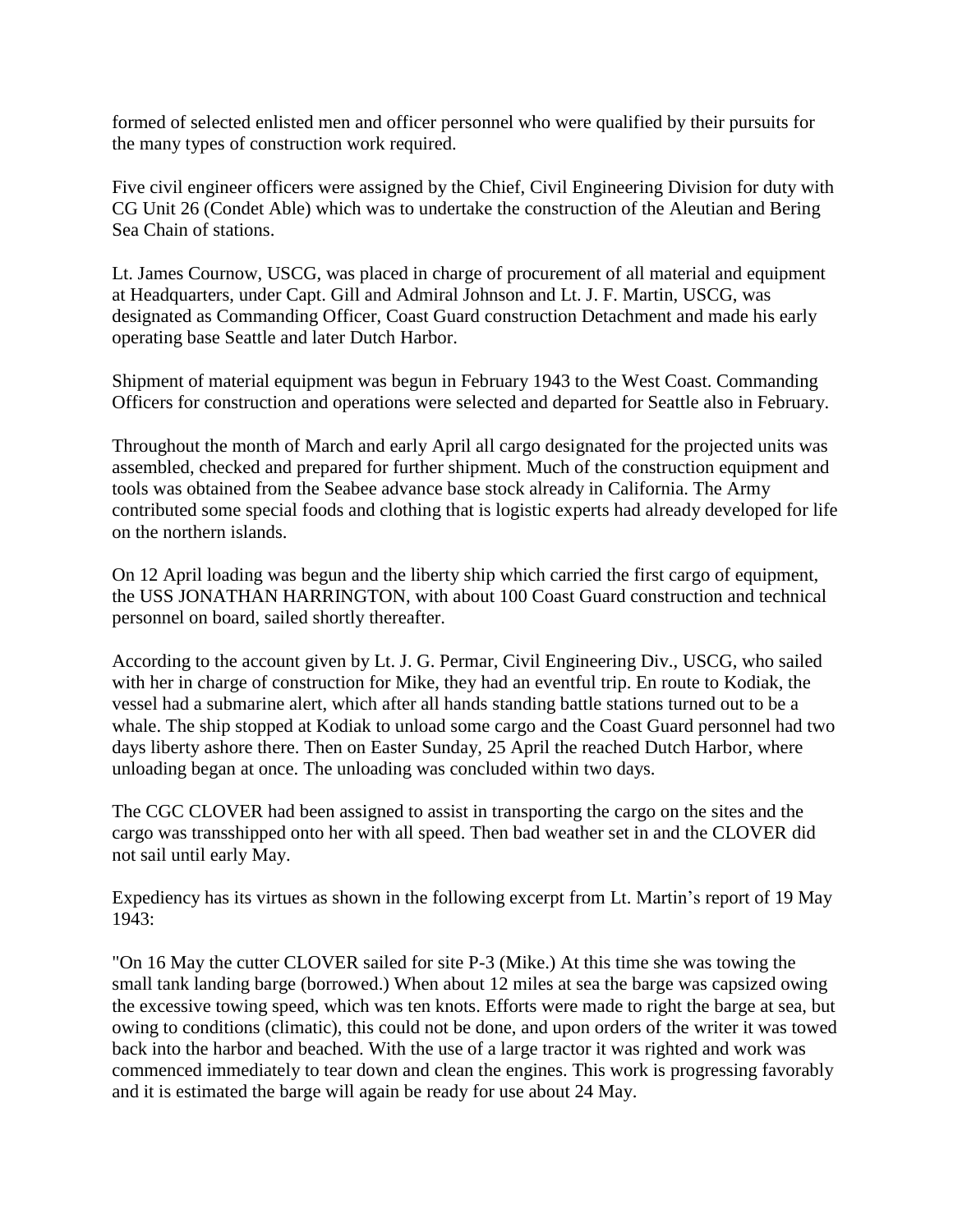"With the idea of getting work started, the CLOVER was ordered to sail for site P-1 (Peter) which she did at 0900 17 May. She arrived there at 1023 18 May and work of unloading was started immediately. A dispatch has just been received stating that his work was completed, and she is returning for the second and final load of supplies. With the assistance of the Army detachment on the island a road has been started from the landing along the bluff on south side of island to site. There are about 300 men (Army) with considerable mechanical equipment in this detachment and full cooperation is being given. Coast Guard construction personnel to the number of thirty were taken on the first trip and these men are remaining on the job under the direction Ensigns Permar and O'Meara."

Thus it happened that Ensigns Permar and O'Meara who were originally destined to handle construction on St. Matthew, ended up by building the unit on St. Paul instead with a saving of time and effort on the part of all concerned.

The cooperation of the Army detachment mentioned above is also representative of all the detachments stationed anywhere near Loran sites in the entire area.

Ens. Permar stated that another reason for diverting the original construction unit from Mike to Peter was that following the capsizing of the barge; a wire was sent the Army at St. Paul requesting the use of a lighter. The Army replied that they could supply one for unloading there and with the aid of the Army the CLOVER was unloaded within twenty-four hours after arrival at Peter. The unloading point on this island was near a native village, which had just returned to their homes in the village a few days before the arrival of the CLOVER. They seemed very glad to see the Coast Guard arrive greeting them as old friends and expressing pleasure that a station would be on their island.

The materials at Peter were trucked for five miles over a road, then moved the last three miles to the site in borrowed Army tractors and track type trailers. The construction camp was set up at the three-mile point where the Coast Guard personnel lived in tents, using an abandoned fox trapper's shack as galley.

All land for the first three sites had to be obtained from the Secretary of the Interior, by the Secretary of the Navy, as the sites were situation on either grazing rights or wildlife sanctuaries. Silver and blue fox, reindeer, and Kodiak bear populated the island and one unit required telephone repairs rather often as the reindeer persisted in knocking down the wires with their antlers. The use of the sites by the Coast Guard was granted for the duration and six months thereafter.

The construction and installation of this particular unit proceeded with no undue hardship on the part of the Coast Guard crew. The main difficulty was encountered by the CLOVER, which found it difficult at time to maintain regular unloading schedules at all the sites as the weather was always so uncertain in that region that of ten she had to stand off for fog, and Peter, Uncle, and Yoke had their share also. Within ten minutes so variable was the weather; the same spot would experience bright sunshine, rain, then snow, and then fog.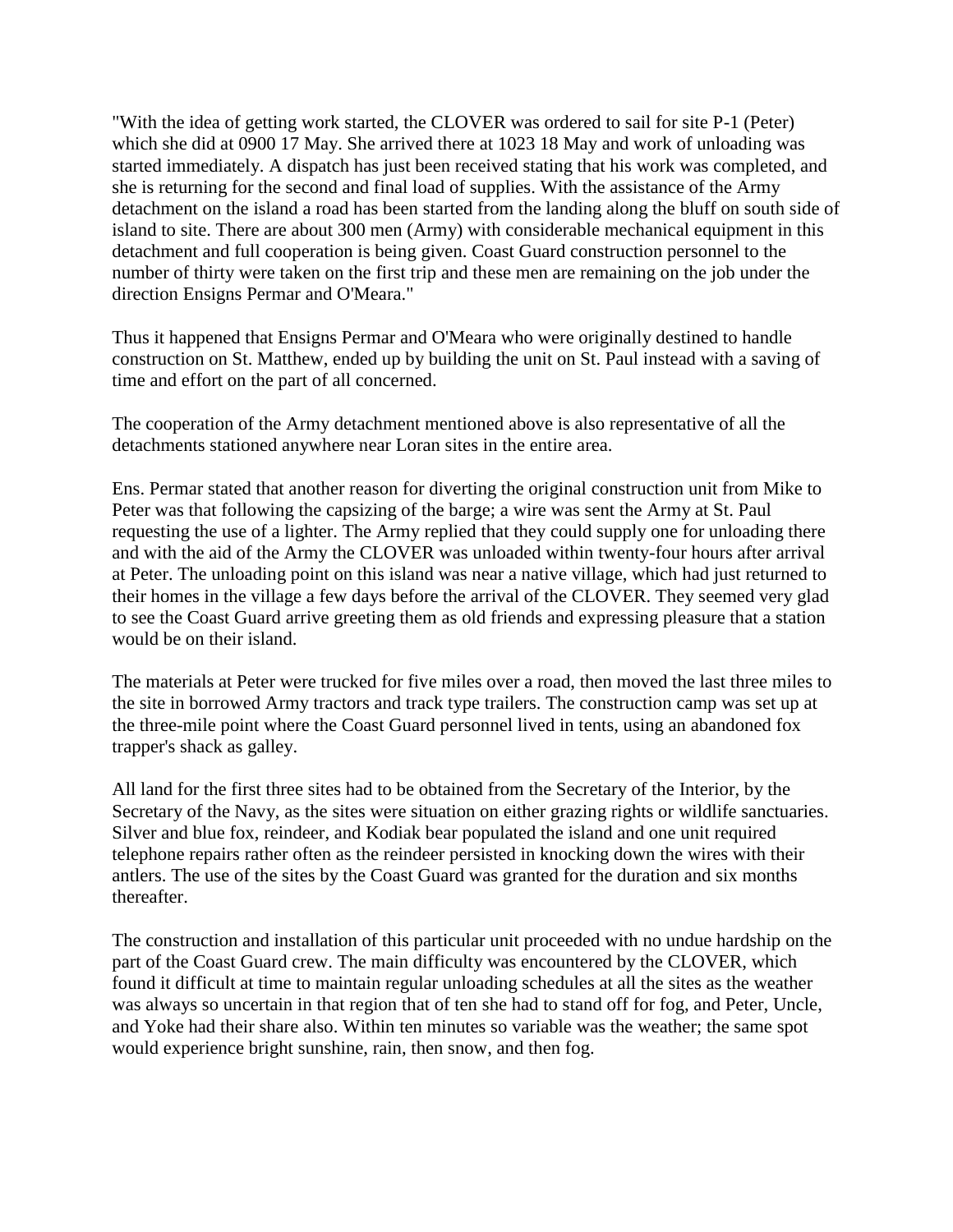It seems unnecessary to cover in detail the construction of each separate site in this chain as construction proceeded almost simultaneously at all four points, and difficulties encountered at one would probably be duplicated at some time at all of them.

It was necessary at all four of the sites to remove the layer of muskeg before building, as the muskeg was so spongy that no permanent erection could be anchored to it. This was done with heavy Army "cats" and tractors. Special precautions had to be taken in the erection of the antennae, as the winds there are forceful and special guying was advisable. Often in the water supply proved a problem, which in some cases was overcome by chlorination of the local supply or in others by the use of evaporating units.

Unlike the situation of the men construction the original Atlantic Loran system, the Coast Guard personnel in the North Pacific area suffered no shortage of food, medical supplies, necessary construction supplies, etc., due to the excellent combined logistics of the various Services participating in the program. Their buildings were weather tight, their clothing was correct and adequate; they did not have to await the pleasure of civilian contractors for the installation of their plumbing, and health and morale were reported as uniformly good. On 4 July 1943 the Coast Guard crew stationed at Peter played the Army construction outfit at softball. Army won.

It is a tribute to excellent personnel work on the part of both the Army and Coast Guard officers stationed on these islands that the personnel maintained such harmonious relations, especially since the Coast Guard mess equipment and sometimes pay exceeded that of the Army.

While the Army, as has been shown, gave all possible construction aid, more difficulty was encountered on some of the other islands in landing supplies and equipment than at St. Paul. In some cases, the harborage was nil, in other williwaw conditions prevailed and in others the site was extremely difficult to reach from the landing point. However, all things considered there was a minimum of friction delay and discomfort.

Credit should be given the Commanding Officers and Construction Officers of the U. S. Coast Guard who drew this first all-service assignment for their tact resourcefulness and efficiency.

The original officers for the first three units established and the monitor were as follows:

St Paul - "Peter"

Construction - Ens. Permar Commanding Officer - Ens Albert J. Preston

St. Matthew - "Mike"

Construction - Lt. (jg) Horder Commanding Officer - Ens. Barwick

Umnak - "Uncle"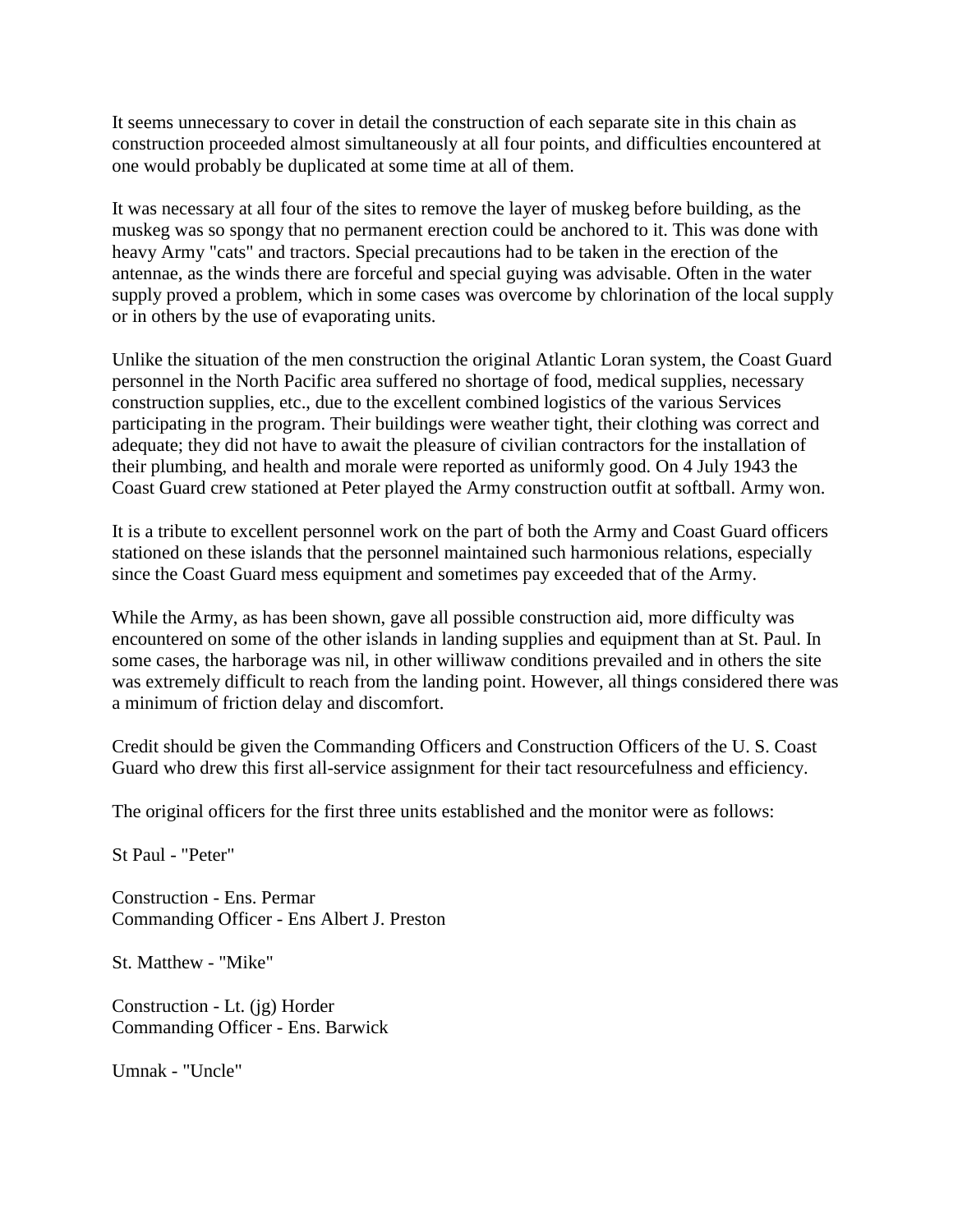Construction - Ens, J. J. O'Meara Commanding Officer - Ens. Drouin

Cape Sarichef - "Yoke"

Construction & Commanding Officer - Guy Bellinger, CRM

During the construction period, all personnel were under the jurisdiction of the Officer in Charge of Construction Detachment, USCG, Lt. Martin at Dutch Harbor, Alaska. When test operations began the operating officers and crews came under the jurisdiction of Lt. Comdr. Amos, USCG.

It should be noted here, though without undue emphasis that the original Commanding Officer of Uncle was considered unqualified, before construction began, by Lt. Martin and Headquarters was so informed. He was shortly replaced for this duty by Ens. Drauin who carried out the major part of the installation of technical equipment and put the unit on the air. Mention is made of this situation only for the reason that it emphasizes the necessity for careful selection Personnel for all such specialized assignments as much time and effort can be lost when such care is neglected at the start.

Ens. O'Meara did not remain long at Peter, but proceeded to Umnak as soon as weather permitted and carried out construction operations there. By July 15 1943 Peter was ready to go on the air test and Ens. Permar departed on that date on the CLOVER to Dutch Harbor. Here he picked up a load for Uncle and upon reaching there remained supervising construction for about a month until the unit was ready to go on the air.

With the order to construct these units, the decision was also reached by the Navy to relieve NDRC of the onus of equipment production. This was effected early in 1943 and technical equipment thereafter for all Loran units was obtained through BUSHIPS. With this move, the last connection between NDRC and the establishment of Loran units was beginning to be severed as Mr. Fletcher Watson formerly Secretary for NDRC and an accomplished astronomer, accepted a commission in the U.S. Navy and as Lt. Watson of Hydrographic covered the charting job.

It is of interest to note so poorly had the Bering Sea Islands been shown on all available charts, that when the Loran Units went on the air testing there true fixes proved the location of the various islands on existing charts to be as much as several miles in some cases, out of position. For that reason Hydrographic Office, USN has found it necessary to Loran re-chart practically the entire area.

In July, 1943 a site survey party covered the Aleutian Islands and selected sites for three more units of Loran at Amchitka, Attu and Adak, as Dutch Harbor was considered too far away for efficient correlation of activity.

It is not good historic practice to record the good and omit the bad when giving a true record and therefore it must be admitted that although conditions and delays were much worse in the Atlantic chain, the Pacific chains were costly in loss of life. Although Mike had been listed as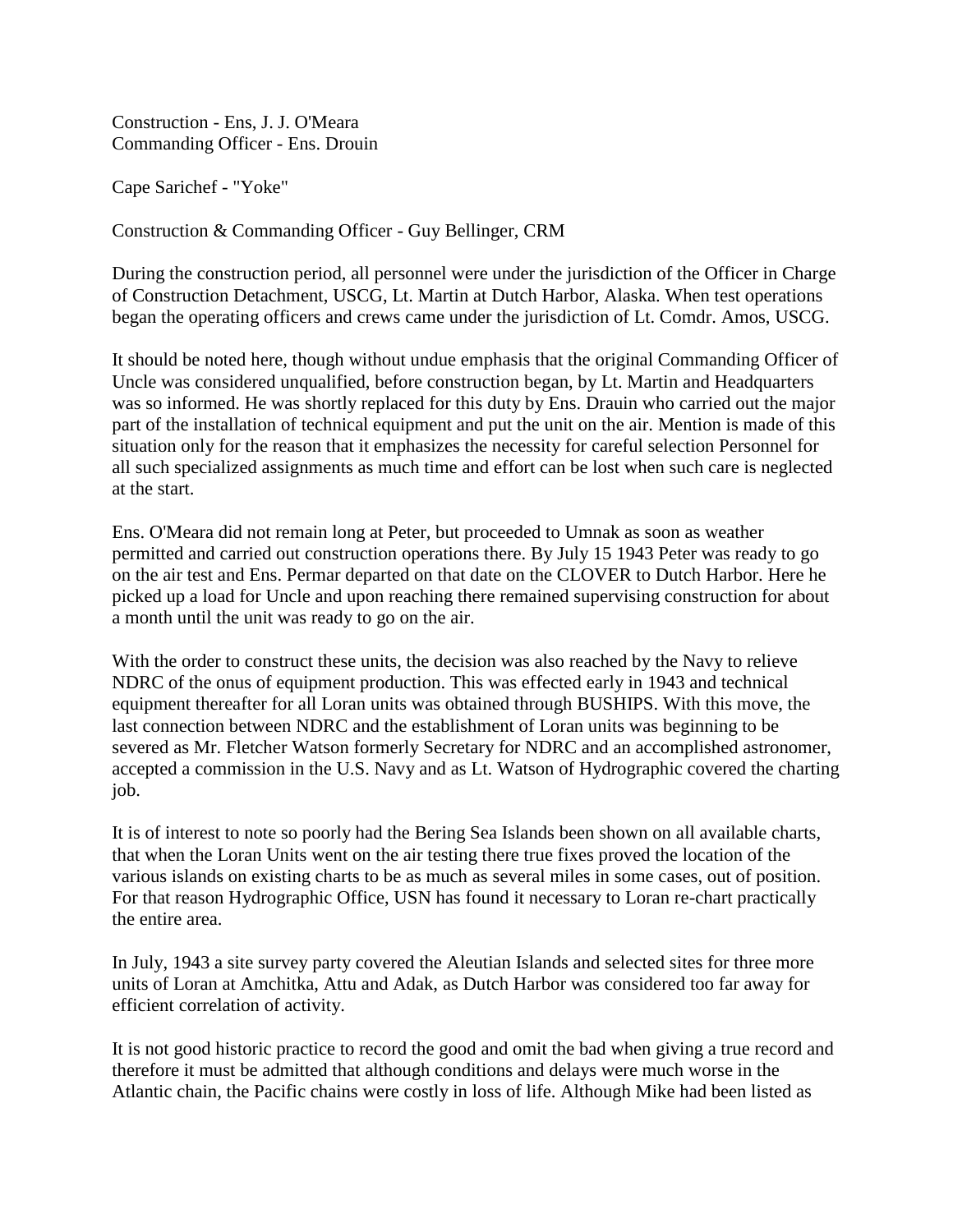expendable it was not believed that any of the losses of personnel in the Pacific area were due to enemy action though there is some doubt in one case.

During the testing period of the units, five enlisted men were lost. Mystery still enshrouds the loss of these men who set out from Mike in a small boat for a shore shoreline trip to an Army weather stations some nine miles away. Ensign E.T. Barwick, USCG, C.O. at Mike reports as follows:

"At 1500, 20 September 1943 boat crew consisting of HAGLUND, Floyd O. (220-806) RM1c, BREIMO, Elmer O. (538-953) Cox. (r), HAGEN, Edward C. (584-147) RM3, SCHMOLL, Kenneth H. (506-786) RM3 (r), and MACLAND, Thomas L. (636-878) Sea. 1c (r), departed from this station.....the boat crew's orders were to pick up a small gasoline engine generator formerly used by Army weatherman in transmitting weather reports to St. Paul Army Garrison."

The men, boat, and all equipment in the boat disappeared without a trace. Searching parties were sent out along the shore to the destination of the boat's crew and search was also made along the beach and by boat. At 1338, 24 September, a PBY dispatched from Adak joined the search but to no avail. Two other paragraphs from Ens. Barwick's report may or may not be significant. However they are worth quoting in absences of any conclusion proof of the exact fate of the men:

"There is slight evidence that the members of the boat crew might have met with enemy action been taken prisoners." And...."As yet there is no evidence such as floating oars, lifejackets, pieces of wearing apparel or boat having washed ashore." "YP 197 advised at 1400, 28 September 1943 there their searching party had found a 5-gallon oil can floating between Pinnacle Rick and this unit, which was later identified as fuel can used in surf boat in which boat crew departed." Also strange human footprints were found at this time on this uninhabited island.

In addition, these paragraphs to make the mystery more complete:

"In making trip to the Army site via water it is unnecessary to navigate more that 200 yards off shore at any time and men were under orders to keep within this limit, as the writer made the trip several times with Haglund and Breimo instructing them which course to pursue."

"At the time the boat crew departed, the sea was calm and no difficulties were encountered when launching boat through the surf."

Unlike earlier Loran construction parties, ConDet "A" arrived at the Western end of the Aleutian Islands during the latter part o 1943 with an outfit that the Japanese may have had in mind when they complained of the "Unsportsmanlike conduct of the war by of vulgar display of wealth." However, the job was being undertaken at the worst time of year in order to make Loran in dire need of such service in the western Aleutians.

This auspicious beginning, however was literally "the calm before" so many storms that the Aleutian construction detachment began to think they had been assigned to "Hell's Corner".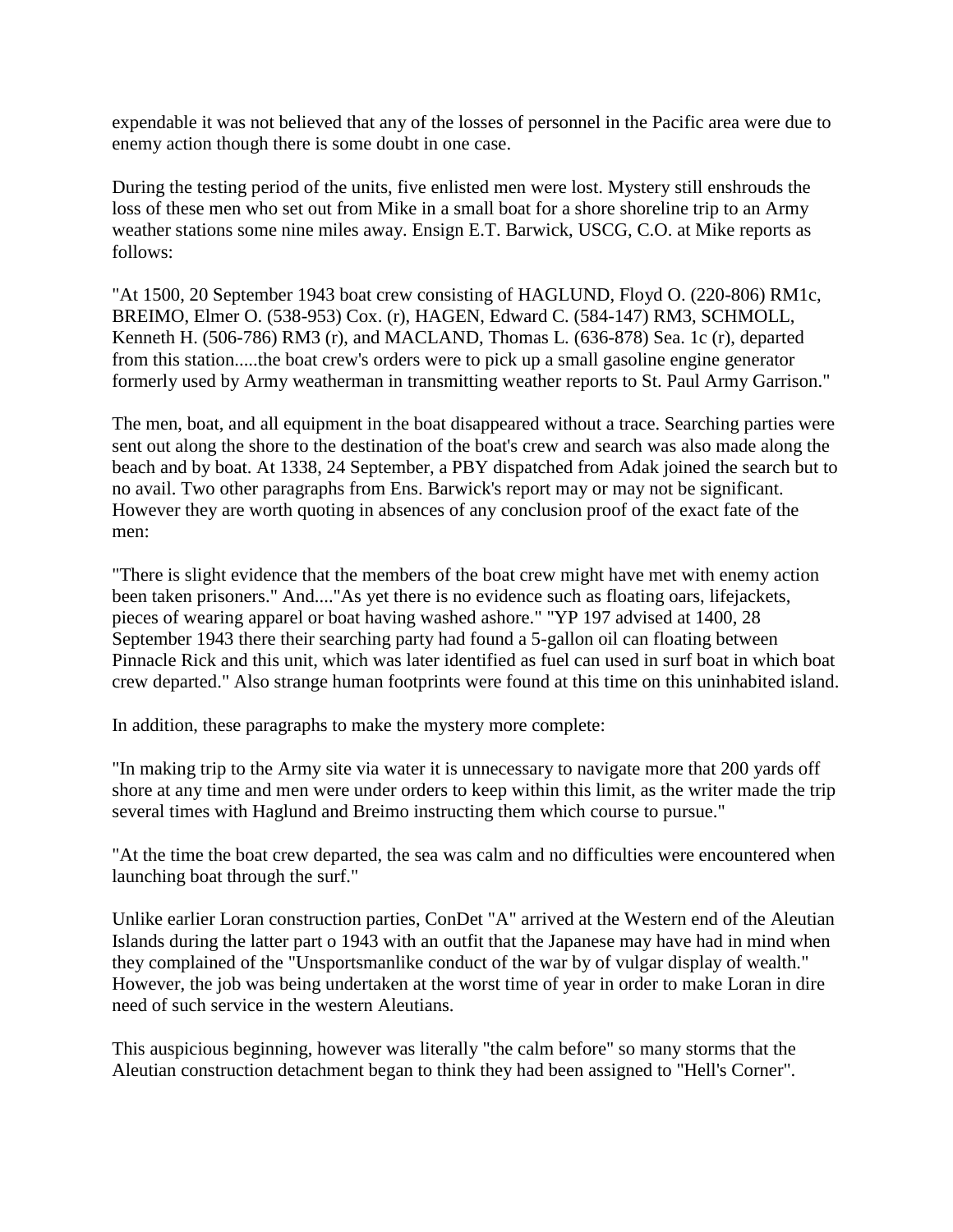Men and materials began to arrive at sites 62 (Adak) [sic], 63 (Amchitka) and 64 (Attu), beginning in early November 1943. Liberty ships and the Coast Guard cutter CITRUS did the transporting. The Liberty ship GEORGE FLAVEL left Seattle 24 October and arrived at Adak 18 November. The Liberty ship McKENZIE with material and some personnel aboard arrived at Attu on 3 December after stopping at Adak and Amchitka on the way.

Since the Aleutian Islands are conceded to produce some of the world's worst weather and since the coastline in that area consists mainly of mountainous jagged rocks standing on end, swept by violent tides, currents and monumental surf all landings were "by the grace of god" and extremely hazardous and precarious. Attu undoubtedly presented the largest and most varied collection of climatic and physical difficulties of the three Aleutian sites, so that a detailed description of the construction there will encompass all hazards encountered in the entire Aleutian operation.

According to Lt. Comdr. Russel Yates, USCG, C.O. ConDet "A" the lack of warehouse space and spare huts on Attu on arrival was acute. The Coast Guard construction crew was immediately forced to erect three Quonset huts for storage space at Massacre Bay, with material furnished by the Sea Bees there.

Then the first section of the construction party left for site 62. they established a temporary construction base camp at Baxter Cove, since the site survey party had selected this spot as the only place anywhere near #62 where landing might be possible.

Wooden barges brought to Attu, to be used in unloading operations "were found unsuitable for this location", a mild way of stating that they were smashed to matchsticks on the rocks in the surf. Those left were traded for a 5x7 steel pontoon type barge with removable sections, which is being extensively used by all armed forces in landing operations. These pontoon barges, or "Admiral Laycock's cigar-boxes", are the only type of equipment which can withstand such a shoreline, since two-thirds of the section can be punctured on rocks and they will still retain their buoyancy.

Tents, mess hut and Loran transmitting equipment storage hut were erected during the usual foul weather and the ubiquitous "Cat" was started on the construction of the two and half mile road to the site.

Lt. Cmdr. Yates gave the high points of this killing two and a half miles in a few succinct paragraphs when he said:

"The first five hundred feet of the road took us through an Aleutian cemetery located under a dummy gun emplacement that the Japs had abandoned a few months before. Desecrating an Aleut grave is a serious offense, but we were unaware of it until we started turning up human skulls and bones of prehistoric animals which had been in turn, buried deep below ivory trinkets and tons of bird and fish bones.

"Another midway tent was erected a mile and half from Baxter Cove to serve as a mess hut and shelter during round the clock work on the road."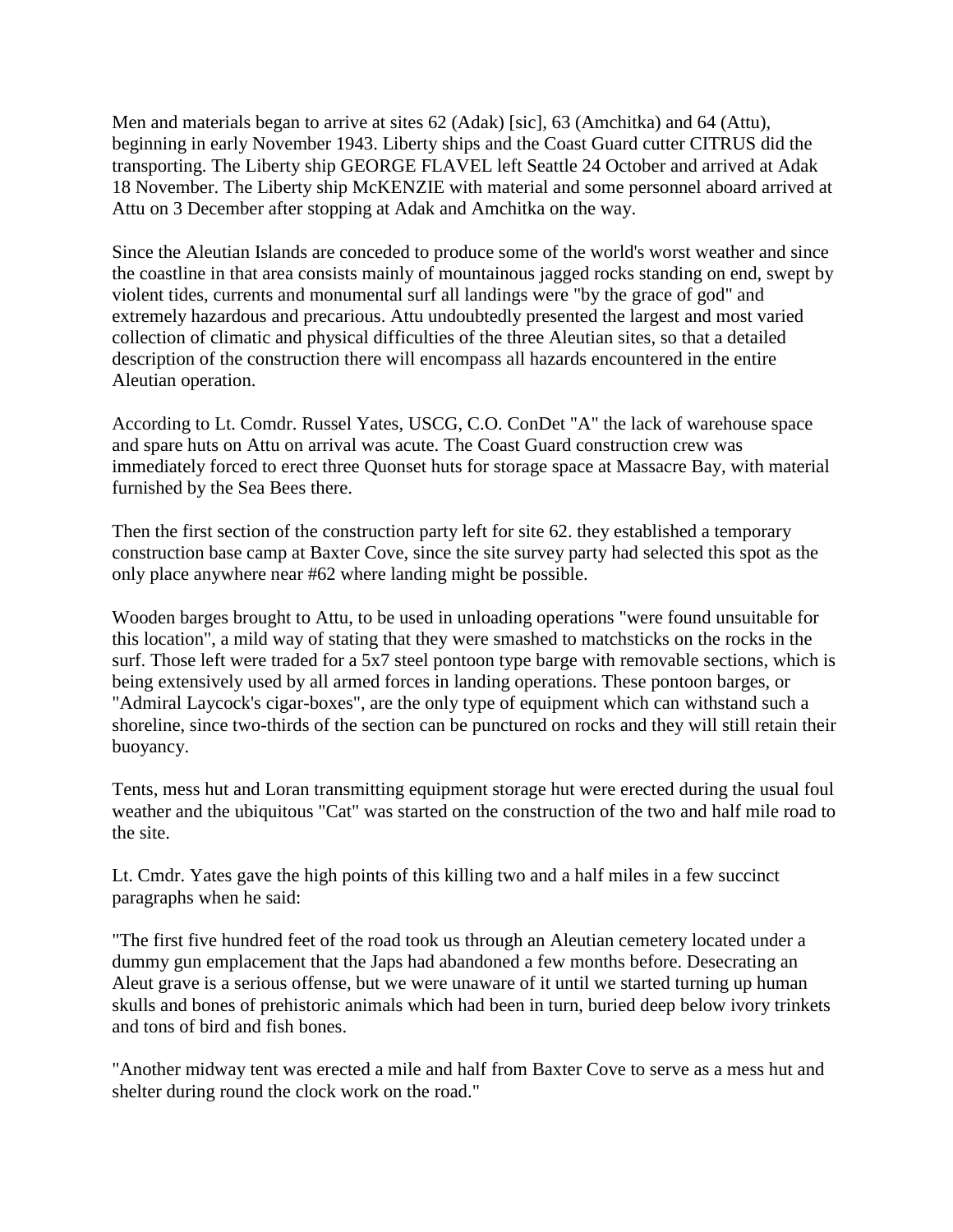"After consultation with the aerologer, it was decided to unload a large portion of the building materials on 24 December. And other 5x7 steel pontoon barge was borrowed from the CB's and in company of the CITRUS, both barges arrived off Baxter Cove shortly after noon of that day. A heavy ground swell made unloading from the cutter to the barge precarious and the unloading was further delayed by increasing swells and a weather report that a sudden squall was headed our way."

In spite of conditions becoming rapidly adverse, both barges made the beach about sundown and temporary floodlights were rigged. Unloading operations continues all Christmas Eve and until noon on Christmas Day. By then, heavy seas were tossing the barges around on the rocks men were escaping death by a hair every other minute in an effort to complete the unloading and the confusion that existed was like 'midshipmen on watch.'

"The storm increased in intensity and the CITRUS was unable to maintain her anchorage, (there is very little good anchoring bottom in the Aleutian area), and was forced to return to Massacre Bay for shelter. All hands ashore, which included some of the CITRUS' crew, remained there until the storm subsided, 2 January."

Most of the materials were carried to the site from Baxter Cove on a barge sled, made by the crew and pulled by the "Cat". The road was formally christened Hooligan Highway and when completed was quite on of the engineering wonders of Attu.

The antenna poles were rafted and towed to Baxter Cove, then hauled over Hooligan Highway by the "cat" to the site. Because of the sharp turns in the road, a switchback donkey winch had to be employed. Throughout all operations winds sometimes reaching velocity of 125mph raged and snow twelve feet in depth paralyzed vehicular traffic for days. Only the power line survived the storms and the days were filled with the struggle t push construction and at the same time repair constant storm and wind ravages.

Site 62 was out of touch with Massacre Bay for five days in early February. During that time the crew erected several 90' antenna poles in ideal calm weather. It was later learned that the Massacre Bay area only fifteen miles away had been swept by a five day storm with 125mph winds. Mail had to be dropped at the site from a plane as landings at site could only be made during the best of weather, which was so seldom it would furnish food for conversation for day afterwards.

The armed services paid dearly in loss of lives for tenure of the Aleutian Island. In the same storm which struck Massacre Bay, nine men were lost on an ATS tug which went down only two hundred feet from the Army dock with the help unable to reach them from the shore. In all the Army lost approximately fifty men during January and February of 1944 in landslides and to the sea.

At Attu, the Coast Guard was frequently called upon by the Navy COP to assist in rescues and salvage work. The CITRUS took nine men off a swamped ATS tug without loss of life and then sank the dying tug with gunfire. She also assisted in getting the Liberty ship off the beach where it had been driven in a severe storm. The members of the Coast Guard construction crew at site